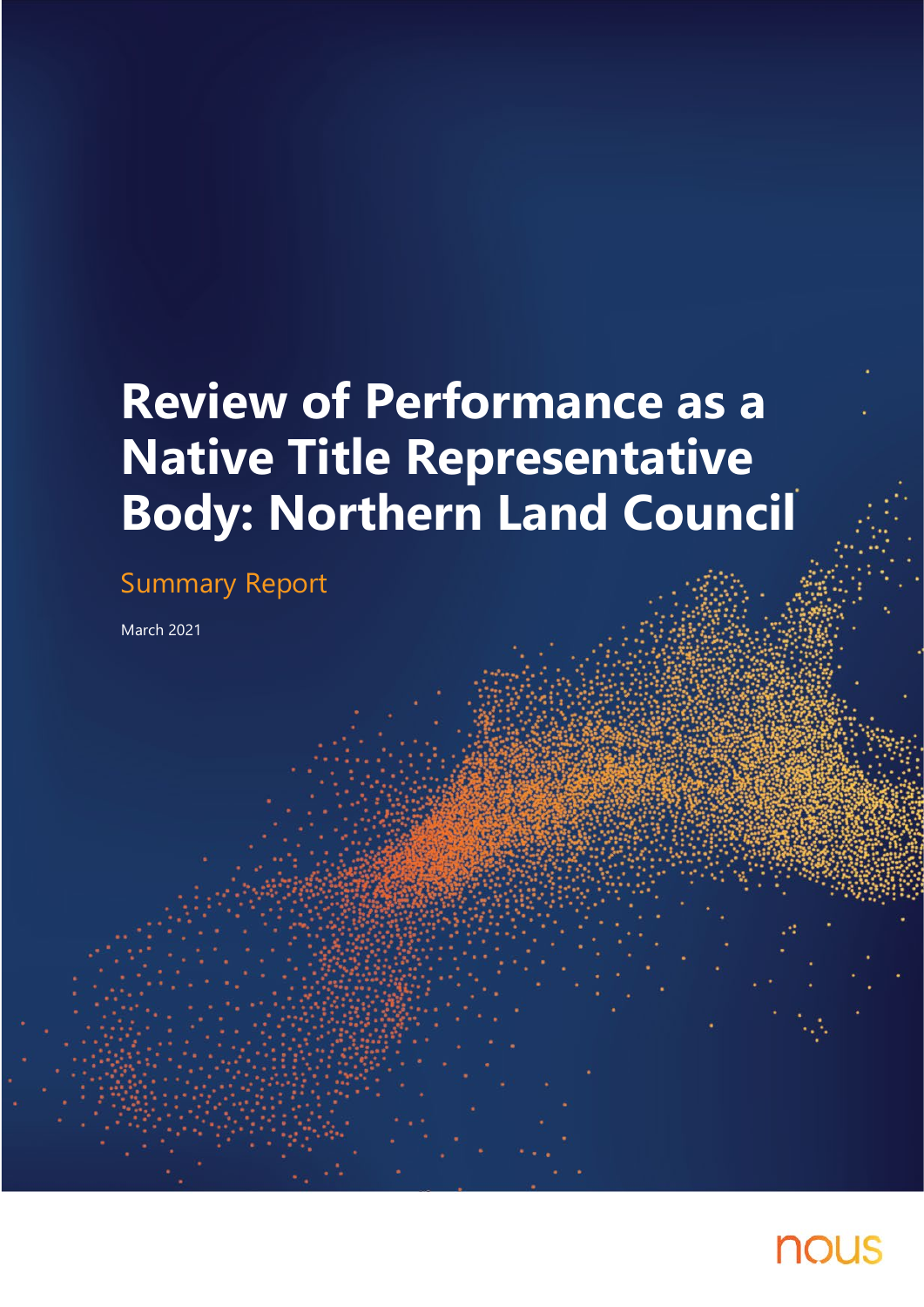#### *Disclaimer:*

*Nous Group (Nous) has prepared this report for the benefit of Indigenous Affairs Group of the Department of the Prime Minister and Cabinet, now the National Indigenous Australians Agency (the Client).* 

*The report should not be used or relied upon for any purpose other than as an expression of the conclusions and recommendations of Nous to the Client as to the matters within the scope of the report. Nous and its officers and employees expressly disclaim any liability to any person other than the Client who relies or purports to rely on the report for any other purpose. Nous has prepared the report with care and diligence. The conclusions and recommendations given by Nous in the report are given in good faith and in the reasonable belief that they are correct and not misleading. The report has been prepared by Nous based on information provided by the Client and by other persons. Nous has relied on that information and has not independently verified or audited that information.*

*This review covered the period from July 2016 to June 2019. Findings relate to this time period unless otherwise stated. Nous conducted the review between January 2020 and July 2020.*

## **NOUS**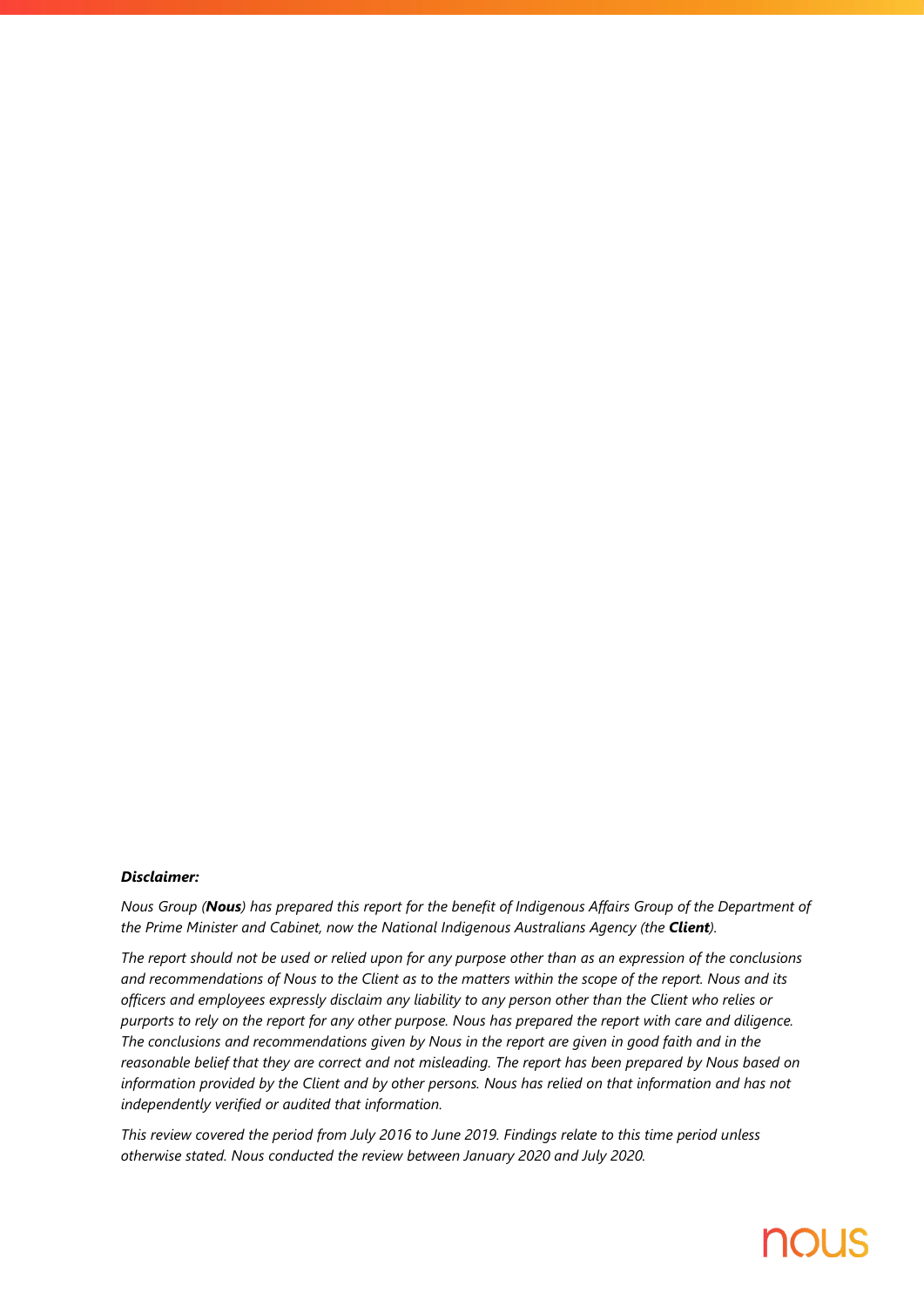### **Contents**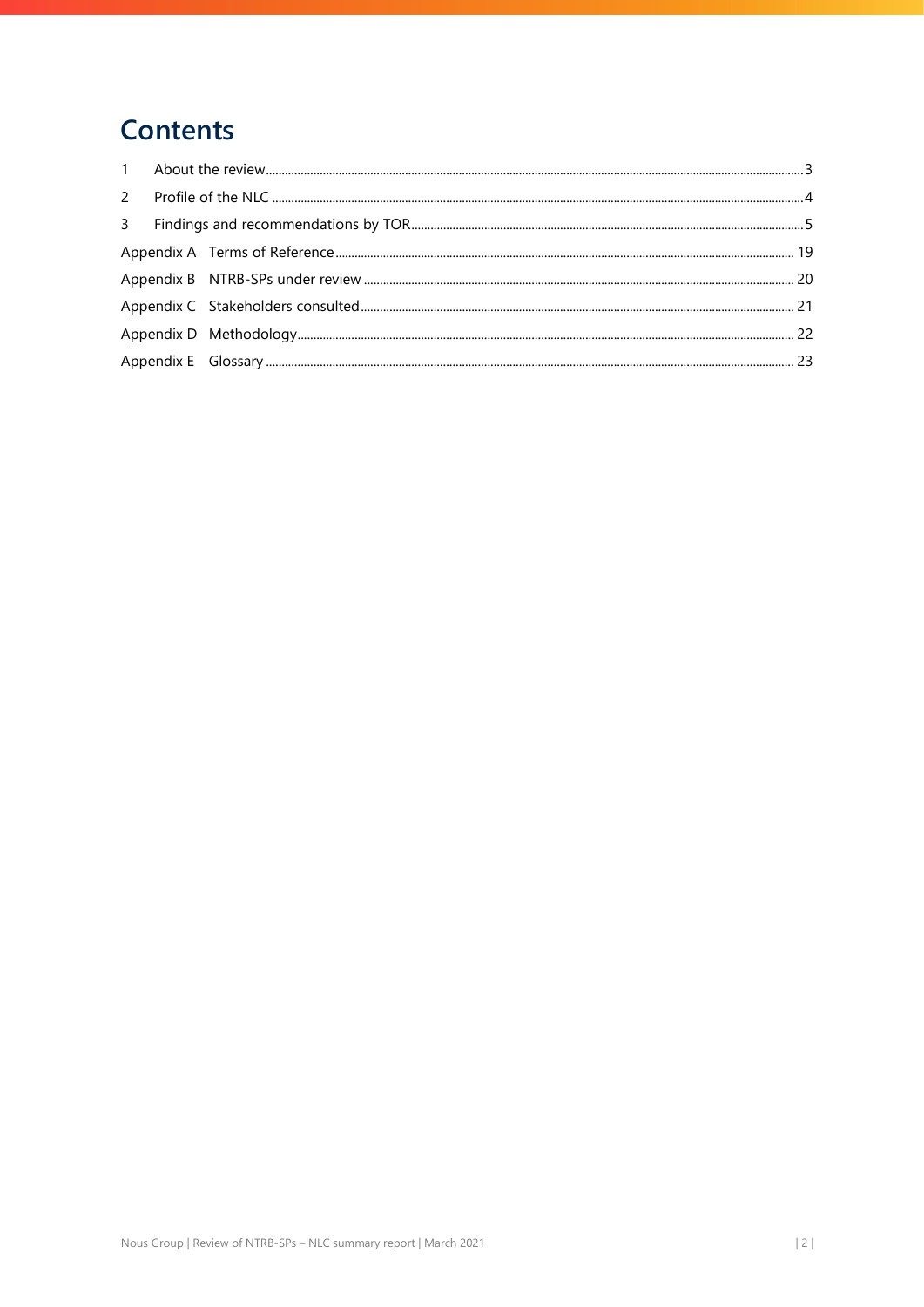### <span id="page-3-0"></span>**1 About the review**

The National Indigenous Australians Agency (NIAA) commissioned this review as part of a series of reviews to assess the efficiency and effectiveness of 14 Native Title Representative Bodies and Service Providers (NTRB-SPs) in carrying out their functions under the *Native Title Act 1993 (Cth)* (herein NTA). The complete Terms of Reference (TOR) provided for the Review are included i[n Appendix A.](#page-19-0) The 14 organisations reviewed are listed in [Appendix B.](#page-20-0)

**Northern Land Council** (NLC) was reviewed in the third and final tranche of NTRB-SPs, between **January 2020 to October 2020 in relation to a three-year review period from July 2016 to June 2019**. **Findings and recommendations represent an assessment of performance at the time of the Review and have not been subsequently amended or updated.**

In addition to the individual reports, Nous Group (Nous) has developed a de-identified comparative report which considers the performance of all the organisations across the TORs. The report presents a discussion of systemic issues within each TOR that arose in all or most of the organisations across all tranches of the Review and that are pertinent to the broader native title system.

Nous has used a consistent methodology to support a comparative and transparent assessment of NLC and the other NTRB-SPs. The methodology used a mixed method approach including quantitative data on the progress of claims, future acts and Indigenous Land Use Agreements (ILUAs), performance against milestones, budgetary performance, staffing, and broader social and geographical factors that impact performance. The quantitative analytics was complemented by interviews with selected and available clients, potential clients, staff, the Federal Court, the National Native Title Tribunal (NNTT), NLC Full Council members and the Northern Territory (NT) Government. A list of stakeholders consulted is included in [Appendix C.](#page-21-0) 

NLC has been given the opportunity to review the report and provide responses on the recommendations made by the Review and has also provided written responses on actions they are taking in response to recommendations made by the Review, which are included in this summary document. A complete description of the methodology is included in [Appendix D.](#page-22-0)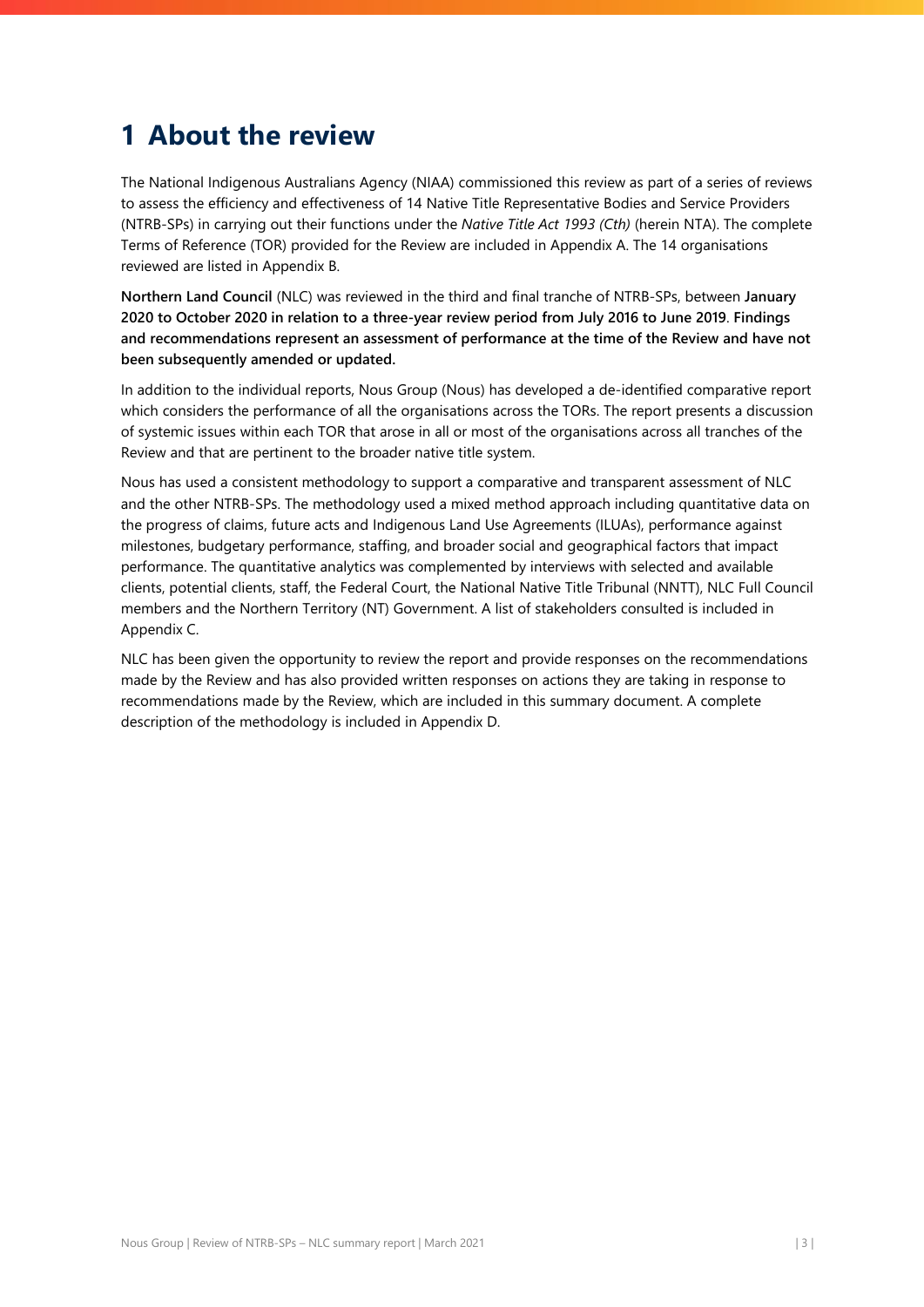## <span id="page-4-0"></span>**2 Profile of the NLC**

#### *The NLC is based in Darwin and provides services to communities in the Top End of the Northern Territory*

Under the NTA, the NLC is the recognised Native Title Representative Body (NTRB) for the Northern Territory representative region (including Tiwi Islands and Groote Eylandt). Native title operations are one function among several carried out by the NLC and comprise approximately 15 per cent of its total activity. The NLC was established in 1974 and, two years later, became an independent statutory authority of the Commonwealth under the *Aboriginal Land Rights (Northern Territory) Act 1976 (Cth)* (ALRA). The NLC has also established the Top End Default Prescribed Body Corporate/Community Living Areas Aboriginal Corporation (TED PBC). This organisation is the agent Prescribed Body Corporate (PBC) for all native title holding groups with positive determinations of native title in the Representative Aboriginal/Torres Strait Islander Body (RATSIB) area.<sup>[1](#page-4-1)</sup>



The NLC RATSIB area covers approximately 1,140,323 square kilometres, of which 571,7[3](#page-4-3)3 square kilometres is land and land waters. $2,3$  $2,3$  206,513

square kilometres of the NLC's RATSIB area is 'Aboriginal Land' through the ALRA, equating to 18 per cent of the NLC's RATSIB total area and 36 per cent of RATSIB land area.[4](#page-4-4) Of the remaining land in the RATSIB area approximately:

- 175,209 square kilometres of the region has been subject to a positive native title determination approximately 31 per cent of total land area.
- 45,697 square kilometres of the region have been assessed as non-claimable (44,737 square kilometres) or been subject to a negative determination (960 square kilometres) by the NNTT – approximately eight per cent of total land area.
- 48,539 square kilometres of the region are areas subject to an active claim approximately 8.5 per cent of the total land area.
- 76,789 square kilometres of the region is currently subject to research under 203(BJ) of the NTA approximately 13 per cent of the total land area.

Therefore, approximately 25 per cent of the total land area has not yet been determined (excluding land that has been determined to be 'Aboriginal Land' under ALRA).

There have been 72 positive determinations of native title within the NLC RATSIB area since the passage of the NTA, four of which occurred between 2016/17 and 2018/19 (the 'Review period').<sup>[5](#page-4-5)</sup> The NLC was the solicitor on record for client groups in all these determinations. There were 25 active claims in the NLC RATSIB area awaiting a determination as of 30 June 2019.

<sup>&</sup>lt;sup>1</sup> NLC Executive Council Meeting Agenda Paper: Legal, Native Title Report (29/04/2020).

<span id="page-4-2"></span><span id="page-4-1"></span> $2$  Flood waters, rivers and creeks – not sea water.

<span id="page-4-3"></span><sup>&</sup>lt;sup>3</sup> Map prepared by the NLC for the purpose of this Review (22/05/2020).

 $4$  Revised map prepared by the NLC for the purpose of this review (24/09/2020), refers to land claimed under the ALRA.

<span id="page-4-5"></span><span id="page-4-4"></span><sup>5</sup> NLC Annual Report 2018/19.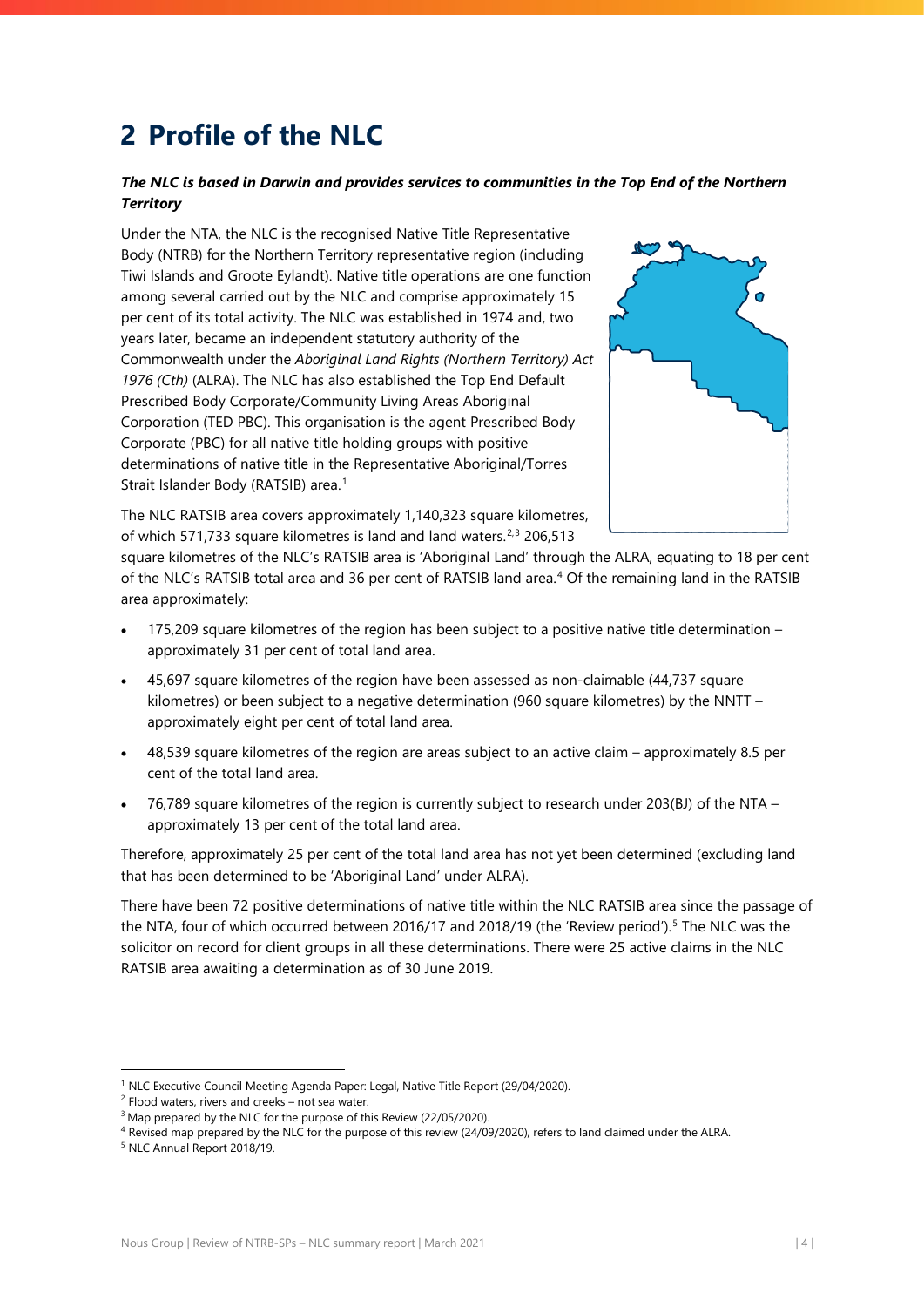### <span id="page-5-0"></span>**3 Findings and recommendations by TOR**

The following sections of the report provide a summary of NLC's performance against the TORs for the **Review** 

### **3.1 TOR 1.1 | Review and assess each organisation's efficiency and effectiveness in performing the functions of a native title representative body over the past three years (with the main focus on recent performance) including: native title claim outcomes achieved for clients.**

**Within the three-year period (July 2016 – June 2019), the NLC has achieved four consent determinations of native title and has filed six native title applications.** This is a lower output than the NLC has typically delivered over previous years. While the volume of determinations achieved has been modest, a deliberately strategic approach to litigation has supported some determinations that have had a significant impact on native title rights and interests more broadly. The decision to pursue strategic litigation has meant that there have been fewer resources to devote to achieving native title determinations for specific claim groups.

During the Review period, NLC lawyers and anthropologists working in cross-divisional teams stood up in response to specific claims. Legal strategy and operations appear to be working efficiently and collaboratively with the other native title related functions including anthropology to prosecute claims.

The NLC anthropology unit supports native title claims using external expert anthropologists. There were areas identified to improve the quality of anthropological work – including introducing an improved peer review process. There has been significant investment in the organisation and storage of materials; however, policies for the return of cultural and connection materials remains to be clarified.

The NLC's approach to future acts is to refer them to the Aboriginal Sacred Sites Authority, and therefore relies upon the protections provided by the Aboriginal Areas Protection Authority (AAPA); however, this protection is not adequate in all instances. Due to its approach, over the Review period, the NLC has not consistently delivered the notification function under the NTA and therefore may not have achieved benefits for clients in all instances. This has led to a level of stakeholder dissatisfaction as events occur on their country without their prior knowledge. Clearer accountabilities are required to ensure consistent delivery of future act functions – including clearer roles and responsibilities, and handover points both within NLC and to the external parties to ensure benefits are realised for those with native title interests. The NLC has recently made changes to clarify and improve processes around future acts which may address some of these deficits.

NLC has negotiated few ILUAs during the Review period, partly due to few large developments and partly due to its preference for using the right to negotiate through s29 notices. This is a different strategy to the one adopted by other NTRB-SPs, although the Review has no evidence that this has compromised outcomes for native title holders.

While there are some attribution factors for the NLC's performance, collectively these have not significantly inhibited the NLC's ability to achieve native title outcomes for its clients.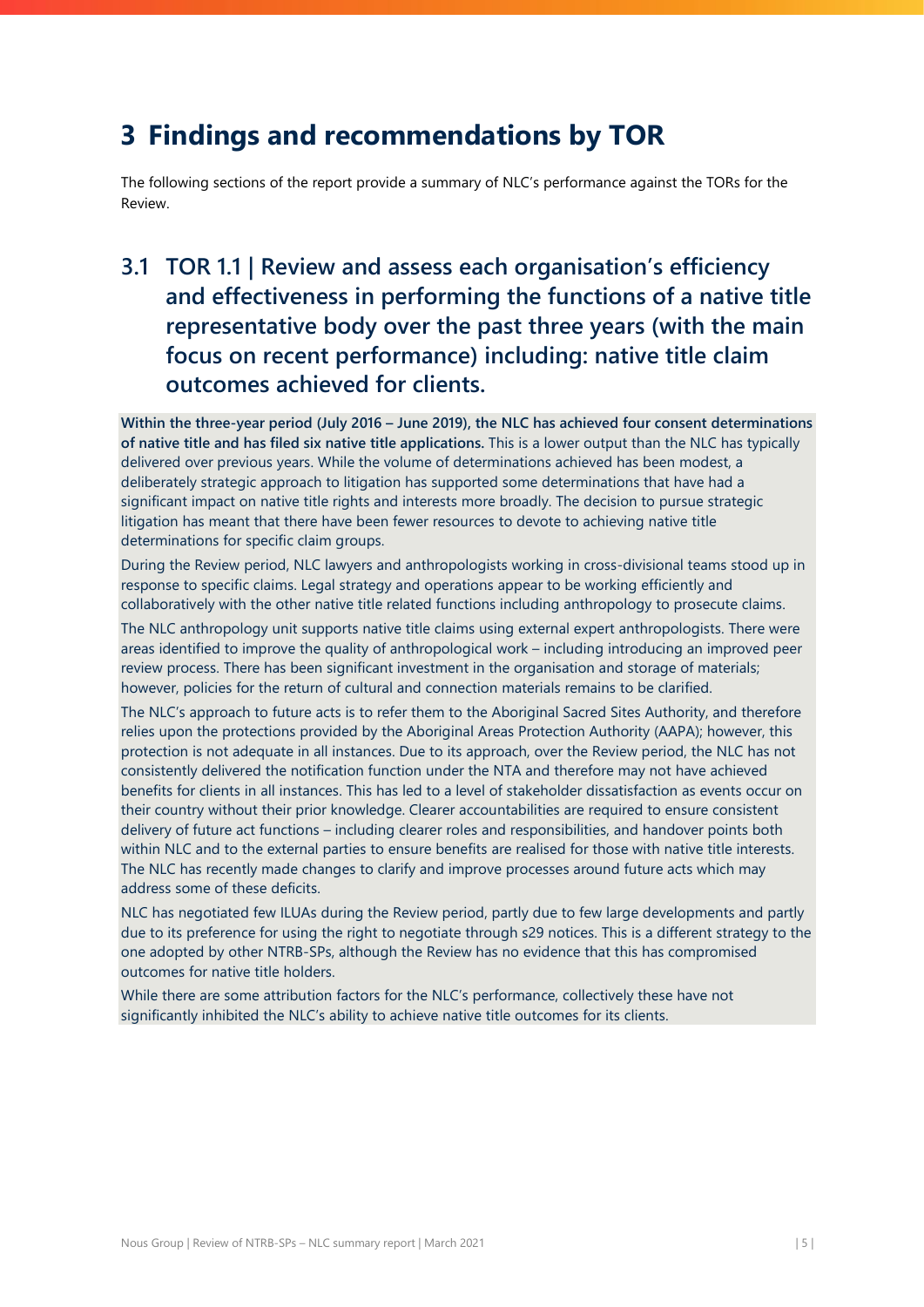#### *Compared to previous periods during the Review, the NLC delivered fewer though more significant determinations*

During the Review period, the NLC achieved limited native title outcomes for clients.

Since the introduction of the NTA in 1993, the NLC has achieved 75 positive determinations of native title.<sup>[6](#page-6-0)</sup> This equates to the NLC supporting an average of eight determinations each three-year period. Within the three-year review period (from 1 July 2016 to 30 June 2019), the NLC's output has been more modest. Over this period the NLC:

- filed six native title applications
- supported achievement of four determinations of native title over township areas (approximately 36 square kilometres in total) for clients, all of which have been achieved through a consent determination
- successfully ran a compensation claim this was the first successful litigated compensation claim in Australia (litigation has been used strategically to achieve significant native title outcomes, set legal precedents and enhance the rights and interests of native title holders).

When assessing the NLC's performance, the modest output should be balanced against the nature of the determinations delivered. The NLC has reported that several claims were de-prioritised to pursue test cases with wider application.

The NLC's stakeholders, including executive and management staff, and external stakeholders identified that NLC used litigation to achieve higher quality native title outcomes for clients. The positive result of these cases provided significant benefit to clients of the NLC, with this precedent allowing NLC to obtain higher quality native title outcomes for clients within its RATSIB areas. These benefits are yet to be widely realised across native title holders in the RATSIB area.

During the Review period, NLC adopted an approach that prioritised strategically important matters. This coincided with unanticipated developments such as the Federal Court's dismissal of 27 polygon claims and protracted discussion between NLC, the NT Government and pastoral lease holders about the form of determinations of native title over pastoral leases. The combination of these factors has meant that NLC has had a modest output of claims over the Review period. It is interesting to note that claim times for 'active' claims (excluding polygon claims) for NLC are not significantly different to those of other NTRBs, and so the impact of this prioritisation approach has not had a significantly detrimental impact.

While distinct from the approach taken by many other NTRB-SPs, the Review believes this approach was appropriate in the context in which NLC operates. In particular, the benefits that have been secured have broad significance within the NLC RATSIB area, as well as nationally (in the instance of the compensation claim). Additionally, given the NLC's operating context, where native title is not the sole source of land recognition, the strategic decision to prioritise the longer-term benefit of gaining extended rights for many, over gaining immediate rights for a few, is an appropriate strategy.

However, for many native title claimants, this approach has meant the delayed achievement of their native title. The Review spoke with many claimants who indicated they had been waiting a very long time for their native title matters to be finalised. Generally, there was no clear understanding on the reasons for this.

<span id="page-6-0"></span> $6$  Over the organisation's history within the RATSIB area, only two clients of the NLC were subject to two determinations that 'native title does not exist'. Neither of these determinations occurred during the three-year review period.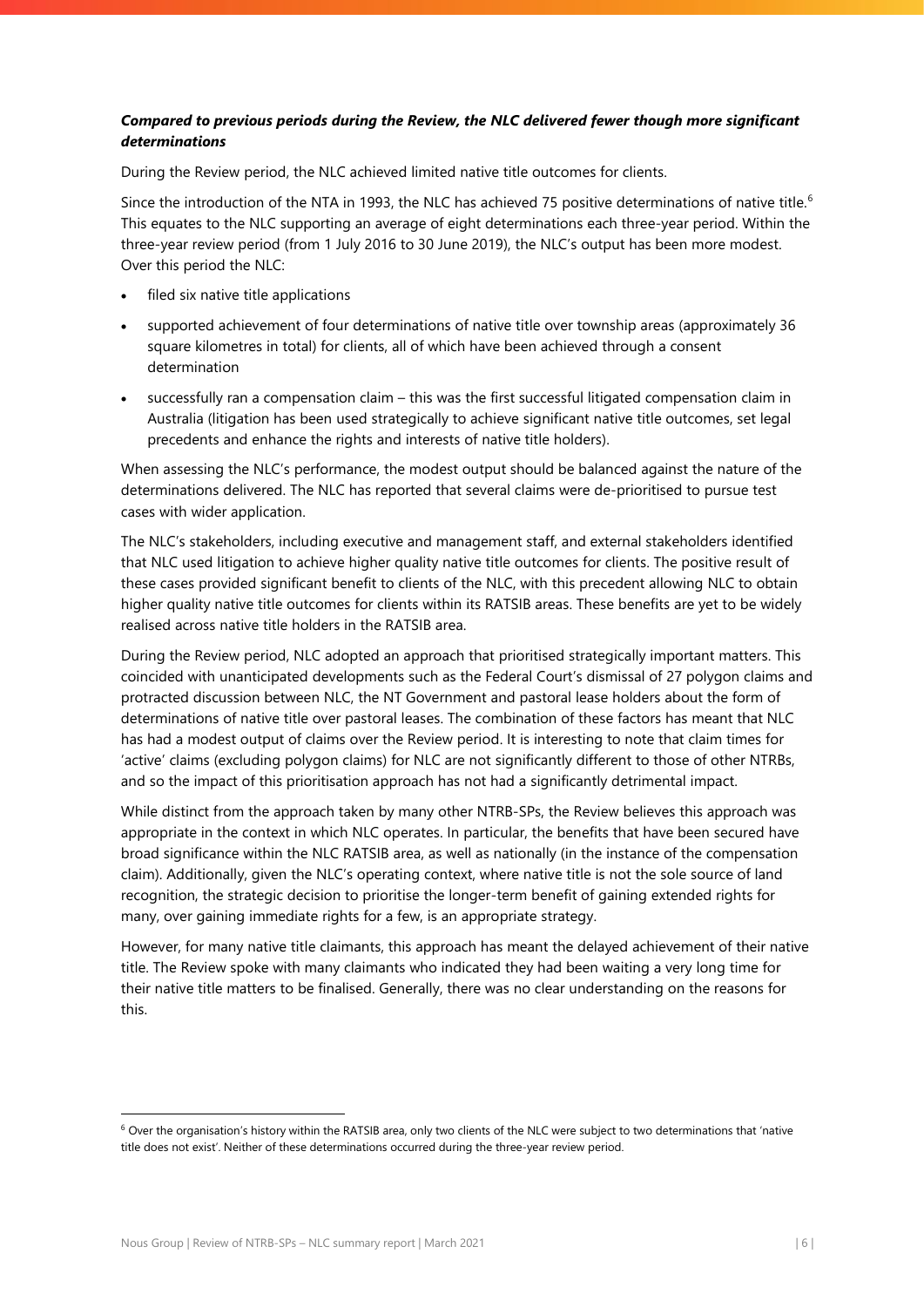#### *At the end of the Review period there were a large number of active claims in the region – including both ongoing polygon claims and claims aimed at having native title rights recognised*

As of the 30 June 2019, the NLC was supporting 25 active claims in the system. This includes 13 'polygon claims' that aim primarily at securing the right to negotiate in response to a projected development. Another 12 more pro-active claims intended to have native title rights recognised.

#### *The presence of polygon claims means the NLC's claims load is significantly older than most other NTRB-SPs*

Currently, active claims sit across a range of age profiles. There are a large number of claims that have been active for an extended period of time, with nearly half of the active claims being active for more than eight years. NLC's claim profile is older than most other NTRB-SPs.

The NLC's previous strategy of lodging polygon claims over pastoral land accounts for the number of cases that have not yet been determined.[7](#page-7-0) Though a large number of polygon claims were dismissed in 2017, the court did grant a small number of claims additional time to finalise future act negotiations. These 11 cases remain part of the NLC's active claims caseload and constitute all the claims that are over eight years old.<sup>[8](#page-7-1)</sup>

Stakeholders have reported that prior to 2013, the Federal Court estimated the median time across Australia for claim resolution was 12 years and 11 months. Since 2013, the Federal Court nominated a claim resolution target of five years. Excluding polygon claims, during the Review the NLC had an average claim length of three years, meaning they are already meeting this target.

#### *Recommendations for TOR 1.1*

The Review made seven recommendations for TOR 1.1 relating to native title outcomes achieved for clients. These are outlined below, as well as NLC's response to these recommendations.

#### **Recommendation 1**

The NLC should consider implementing a formal mechanism to collect client feedback on native title outcomes and processes.

#### **NLC response.**

The NLC receives a significant volume of feedback on an ongoing basis about native title outcomes and processes. The NLC is developing more formal mechanisms for collecting this feedback, assessing it, and feeding the results of the assessment back into the NLC's practices.

#### **Recommendation 2**

NLC should strengthen, clarify and confirm the processes for peer review and quality assurance for connection reports and anthropological research that supports native title.

#### **NLC response.**

The NLC will revisit, strengthen and formalise its processes for peer review and quality assurance of connection reports and anthropological research to ensure that it continues to generate native title connection materials of the highest standard.

#### **Recommendation 3**

The NLC should develop a clear policy document for the return of materials to native title holders to ensure there is a clear process to support contested claims and access to materials for newly established PBCs in the RATSIB area.

#### **NLC response.**

<span id="page-7-0"></span><sup>&</sup>lt;sup>7</sup> NLC (2020) 'Report – Nous Group Review of the NLC's performance as a NTRB'. Prepared for Nous for the purposes of this Review.<br><sup>8</sup> NLC (2020) 'Report – Nous Group Review of the NLC's performance as a NTRB'. Prepared f

<span id="page-7-1"></span>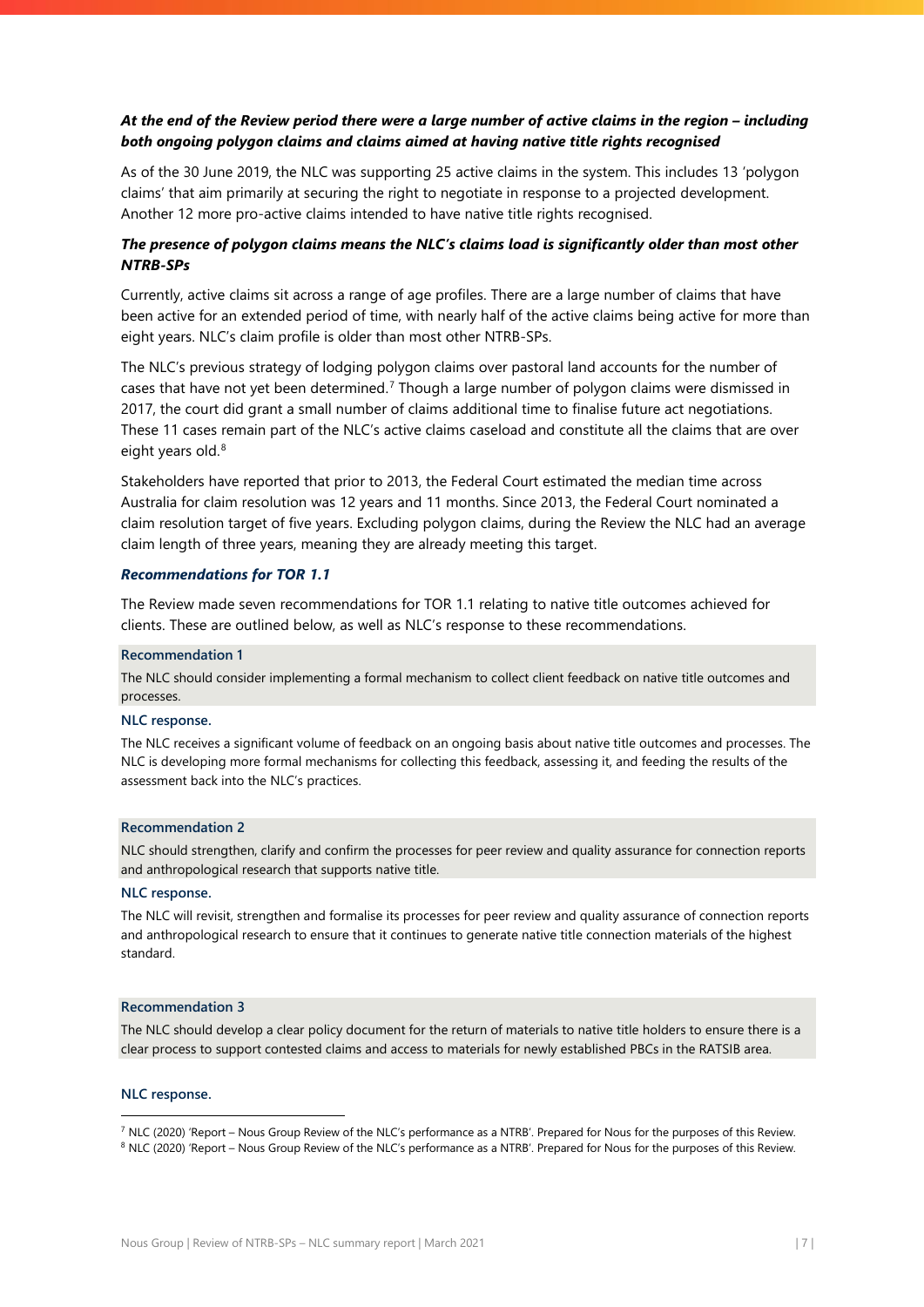Though they may raise related issues, the NLC regards the orderly post-determination repatriation of claim materials as separate from decisions about providing contesting claimant groups with access to documents. In each case, the NLC is developing formal policy frameworks that will provide NLC officers and external stakeholders with greater clarity. In the interim, all requests received from native title holders to access claim materials will be continue to be handled by NLC lawyers, with the advice and assistance of NLC anthropologists where required.

#### **Recommendation 4**

The NLC should take immediate action to remedy its approach to future acts to ensure it is delivering on its legislative responsibilities under the 'Notification Function' of the NTA.

#### **NLC response.**

In early 2020, the NLC commenced an internal review of its approach to future act matters including notification and negotiation processes and procedures. The review resulted in the development of a documented workflow for receipt, notification and response to future act functions across the NLC. This has informed the creation of clearly defined handover point and accountabilities for each of the NLC's receipt, notification and response to future act notifications. Relevant members of NLC staff have since received training about the new future act processes and procedures.

#### **Recommendation 5**

The NLC should engage with AAPA to confirm respective roles and responsibilities and develop an agreed process for the response to future acts. This will help ensure appropriate protections are optimised through the NTA and Sacred Sites Protection Act.

#### **NLC response.**

While respecting each other's complementary but distinct statutory roles, the NLC regularly engages with AAPA in seeking to ensure that both organisations are efficiently applying their resources in relation to sacred site protection. This engagement currently includes discussions about improved future act processes, information access, and sacred site agreements. The NLC will continue to work with AAPA in this regard.

#### **Recommendation 6**

The NLC should further improve its future act processes by documenting and implementing a clear process for the receipt, assessment, notification and response to future act notifications. This should include:

- clearly defined role and responsibilities
- clarification of handover points between internal NLC team/roles
- confirmation of who is ultimately accountable for this function.

#### **NLC response.**

As stated in response to Recommendation 4, in early 2020, the NLC commenced an internal review of its approach to future act matters including notification and negotiation processes and procedures. The review resulted in the development of a documented workflow for receipt, notification and response to future act functions across the NLC. This has informed the creation of clearly defined handover point and accountabilities for each of the NLC's receipt, notification and response to future act notifications. Relevant members of NLC staff have since received training about the new future act processes and procedures.

#### **Recommendation 7**

NLC should finalise and endorse its approach to internal review of native title matters (within its broader complaints policy). This should include clarification of responsibility for internal review and escalation processes available to external review. NLC should ensure this information is published and available to clients in an accessible way (in line with requirements under the NTA).

#### **NLC response.**

The NLC intends to complete and operationalise its policy framework regarding internal review of native title matters.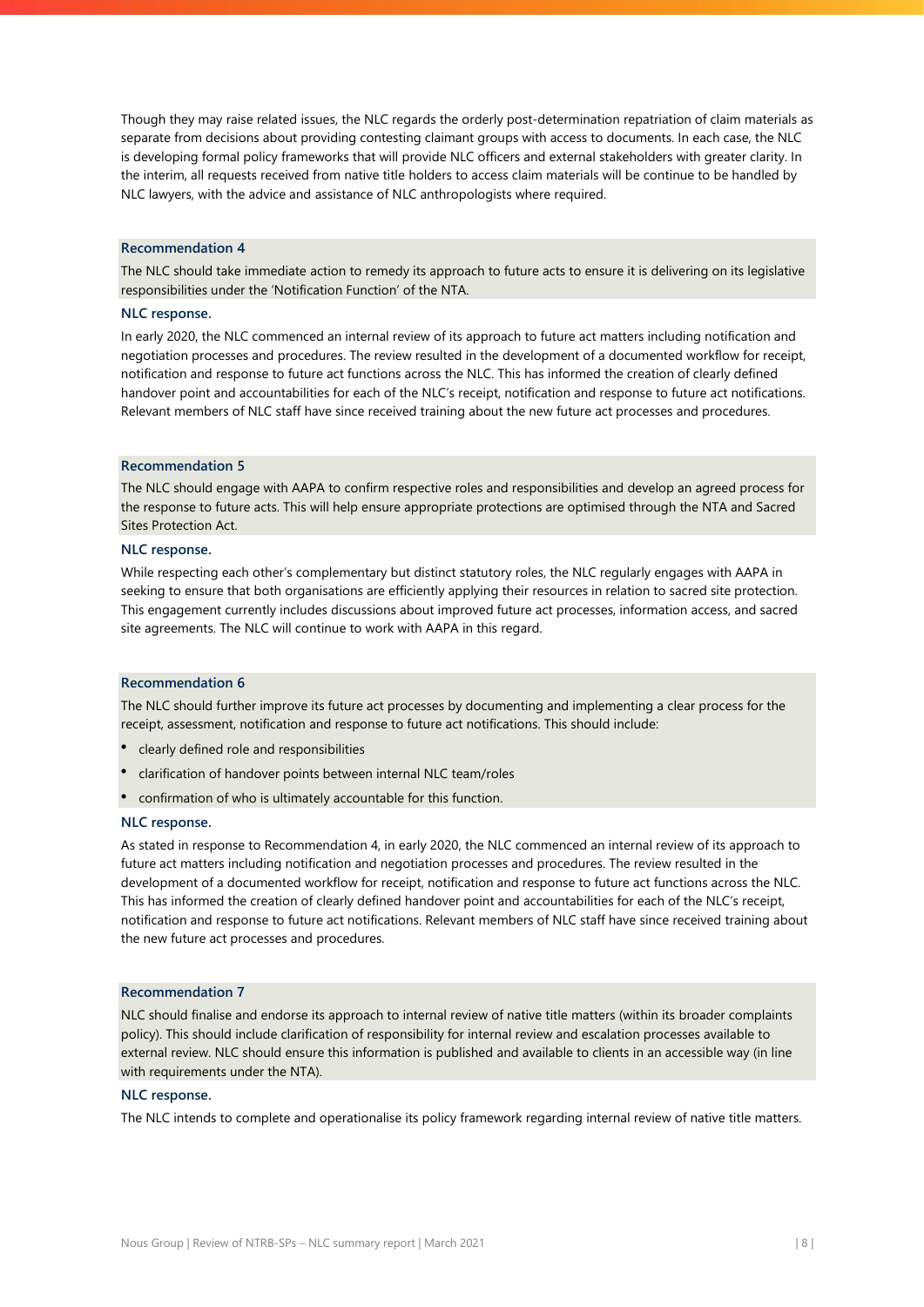**3.2 TOR 1.2 | Review and assess each organisation's efficiency and effectiveness in performing the functions of a native title representative body over the past three years (with the main focus on recent performance) including: whether the organisation's assessment and prioritisation of applications are equitable, transparent and robust.**

#### **Summary**

NLC has adopted an assessment and prioritisation approach which focuses on strategically important claims. This can be seen as occurring at the expense of progressing a larger number of claims and more complex claims; however, it is an appropriate approach given the specific context of the Northern Territory and because it has been successful in supporting better quality native title outcomes for clients (in the long term).

Compensation claims have also been prioritised over the Review period, with the intentional selection of matters establishing precedent which will be important for future compensation matters in the Northern Territory and nationally. This positions NLC as a leader in this area.

Aside from strategic matters, NLC's approach to claims has been predominately driven by the Federal Court schedule. The removal of polygon claims has further increased pressure to respond to pending developments and limited NLC's ability to progress claims in line with its own assessment and prioritisation approach.

Though NLC has received relatively few requests for assistance during the Review period, its approach is more inclusive and less selective than other NTRB-SPs, including a willingness to fund competing claims where they exist.

Over the Review period a formal prioritisation policy was not in place and it is not clear that key decisions were documented; however, NLC has developed a draft policy for future requests for assistance. This should be finalised and communicated to ensure both staff and clients are aware of the approach taken by  $NIC$ .

#### *Recommendations for TOR 1.2*

The Review made four recommendations for TOR 1.2 on the organisation's decision making, assessment and prioritisation process. This is outlined below, as well as NLC's response to this recommendation.

#### **Recommendation 8**

The NLC should improve the clarity and transparency of its decision-making process through documenting its decisions on the strategic approach it has taken and will take going forward to progressing and directing resources to native title claims. This should clearly outline who is responsible for each level of decision-making.

#### **NLC response.**

The NLC will review the manner in which it documents decisions about the strategic direction of the NLC's native title practice. The NLC will develop a workflow document that clearly identifies the roles and responsibilities of governing committees and relevant staff members in the making and implementation of native title decisions.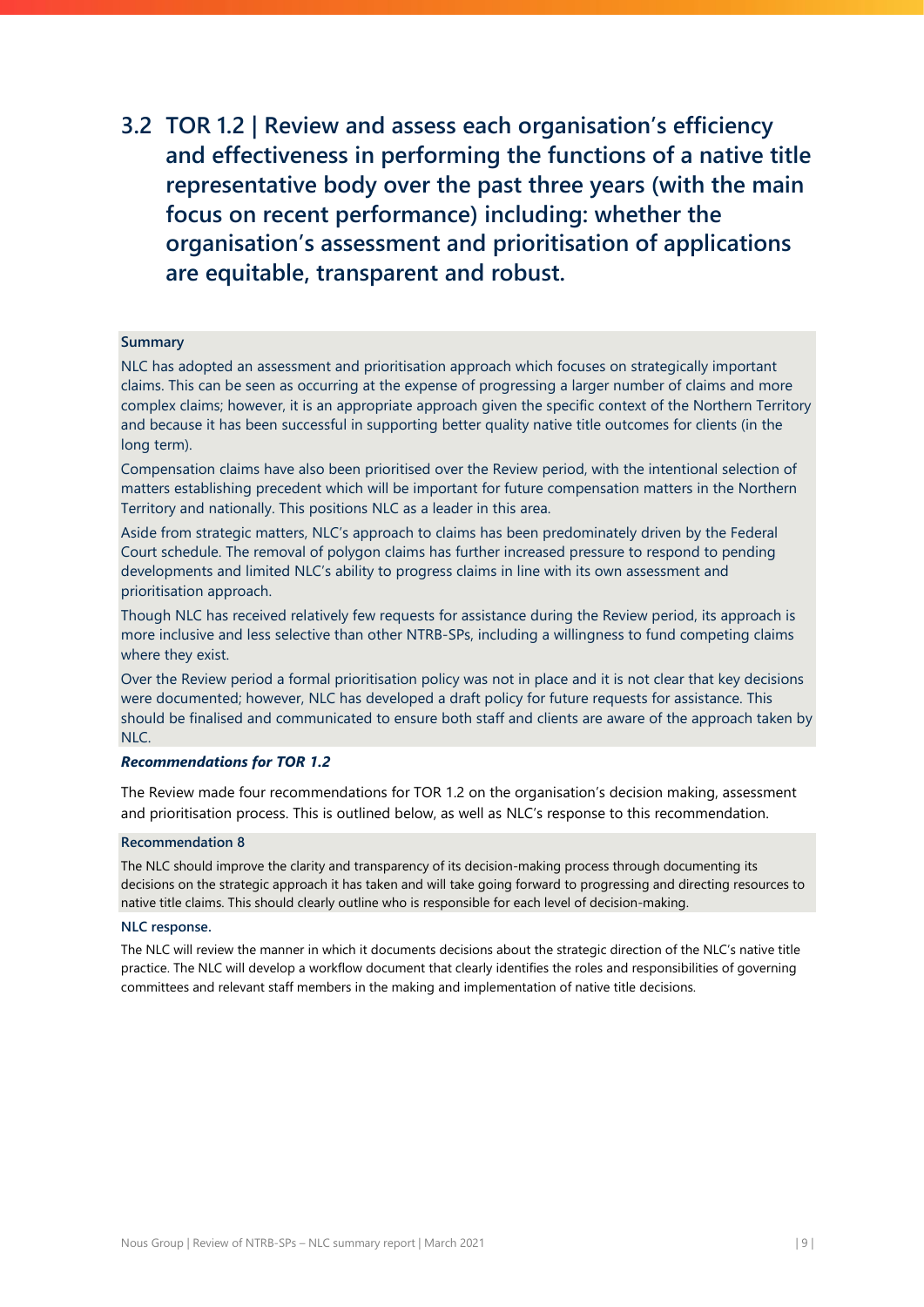#### **Recommendation 9**

The NLC should further refine and finalise its draft Applications for Assistance policy. This should ensure it outlines factors considered in the initial decision to provide assistance (or not) and considerations related to prioritisation of different claims/matters.

#### **NLC response.**

The NLC will finalise its Applications for Assistance policy, having regard to the comments of the Nous Group and other stakeholders it has consulted in the course of preparing the policy.

#### **Recommendation 10**

The NLC needs to more clearly communicate its prioritisation process externally to ensure stakeholders have a clear understanding of how claims are assessed and prioritised. This should outline, at a high-level, the key decision-making factors used by NLC.

#### **NLC response.**

The NLC regularly meets and communicates with representatives of key external stakeholder groups, including the Federal Court, Northern Territory Government, Northern Territory Cattlemen's Association, Minerals Council of Australia, and Association of Mining and Exploration Companies. These regular communications serve a variety of purposes, including the assistance of stakeholders in their understanding of the basis of the NLC's assessment and prioritisation decisions regarding new claimant applications and other native title matters. The NLC will work on making these communications clearer and more helpful.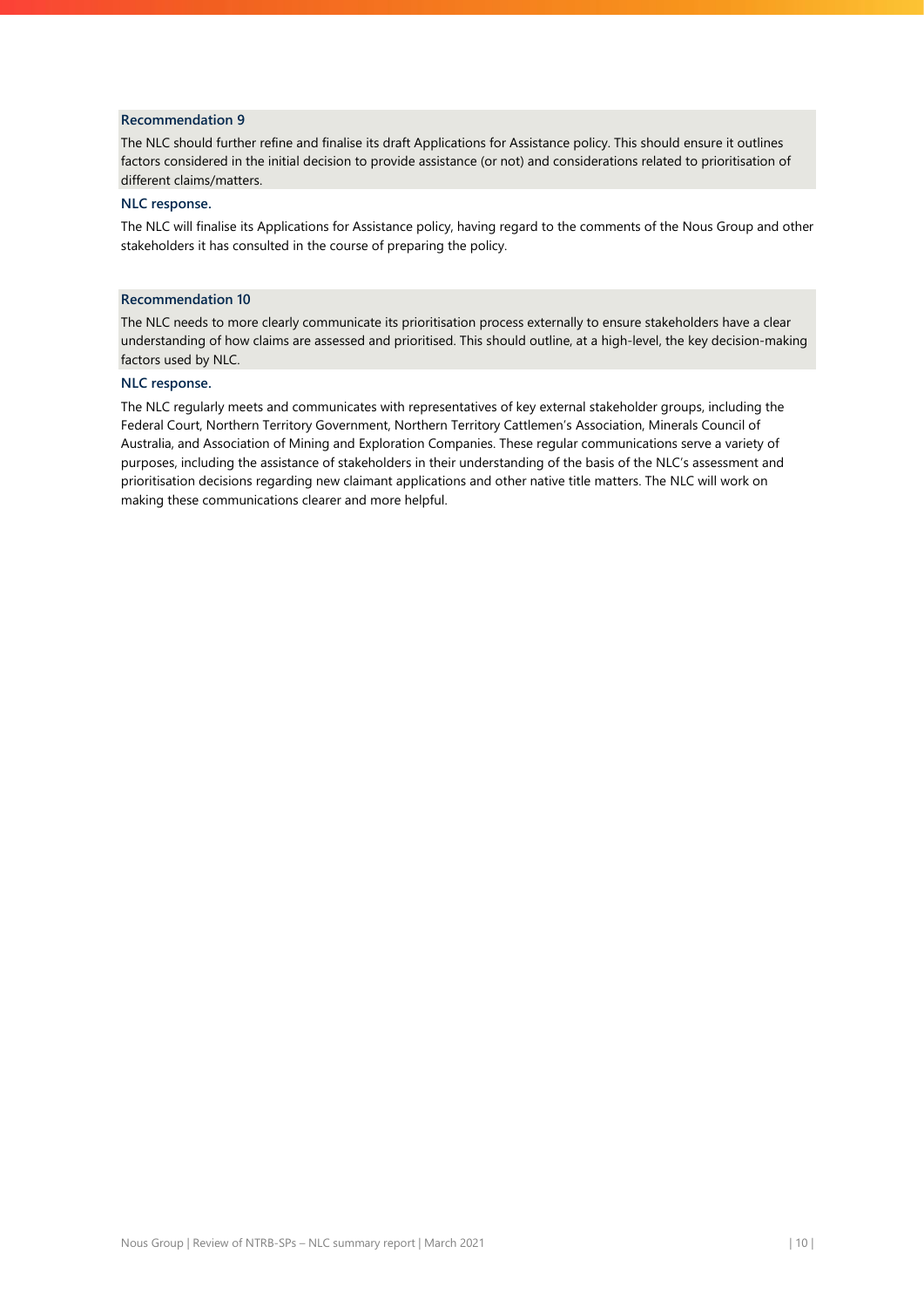**3.3 TOR 1.3 | Review and assess each organisations' efficiency and effectiveness in performing the functions of a native title representative body over the past three years (with the main focus on recent performance) including: whether the organisation deals respectfully, equitably, transparently and in a culturally appropriate manner with clients, persons seeking assistance and persons refused assistance.**

#### **Summary**

The NLC has an established approach for how it supports culturally appropriate and respectful engagement through its native title work. Cultural competency practices are embedded into the organisation's practices and policies in a tailored and appropriate manner. The organisation also has a longstanding history of working directly with the community (through native title and more broadly). Stakeholders report that the NLC generally engages respectfully and professionally with clients.

Areas of improvement identified include transparency around claim group meetings and outcomes, the consistent use of translators, consideration of law and customs, and the breadth of stakeholder engagement around important decisions.

Client understanding of native title was relatively low, including with respect to their rights and interests and NLC's approach to decisions. More direct support from NLC in this area would be beneficial for clients.

#### *Recommendations for TOR 1.3*

The Review made two recommendations for TOR 1.3 on the organisation's approach to supporting clients. This is outlined below, as well as NLC's response to this recommendation.

#### **Recommendation 11**

The NLC should review (and if appropriate formalise) its approach to the use of translators, consideration of law and custom, and breadth of engagement to ensure appropriate practices are in place to support culturally appropriate engagement and all appropriate stakeholders are included in decision making.

#### **NLC response.**

The NLC is committed to continually reviewing and improving its approaches to engaging with native title holders, including through the use of translators. The NLC has a long and proud history of working in a culturally-sensitive manner with its diverse Aboriginal constituency. Over the past 45 years, the NLC as a Land Council has been consulting with groups of traditional Aboriginal owners about matters under the ALRA. Most groups have processes under their traditional laws and customs that must be complied with in making decisions about such matters. Similarly, most native title holding groups within the NLC's representative body area have processes under their traditional laws and customs that must be complied with in authorising native title applications and making other decisions under the NTA. Within the NLC, knowledge about and support for traditional decision-making processes is generally very strong.

#### **Recommendation 12**

The NLC should assess its approach to informing community about native title. This should include both principles of native title generally, as well as ongoing explanation of the particular rights and interests from specific claims.

#### **NLC response.**

In 2020, the NLC began developing a suite of new native title information and consultation materials about subjects such as:

- native title over towns
- native title over pastoral leases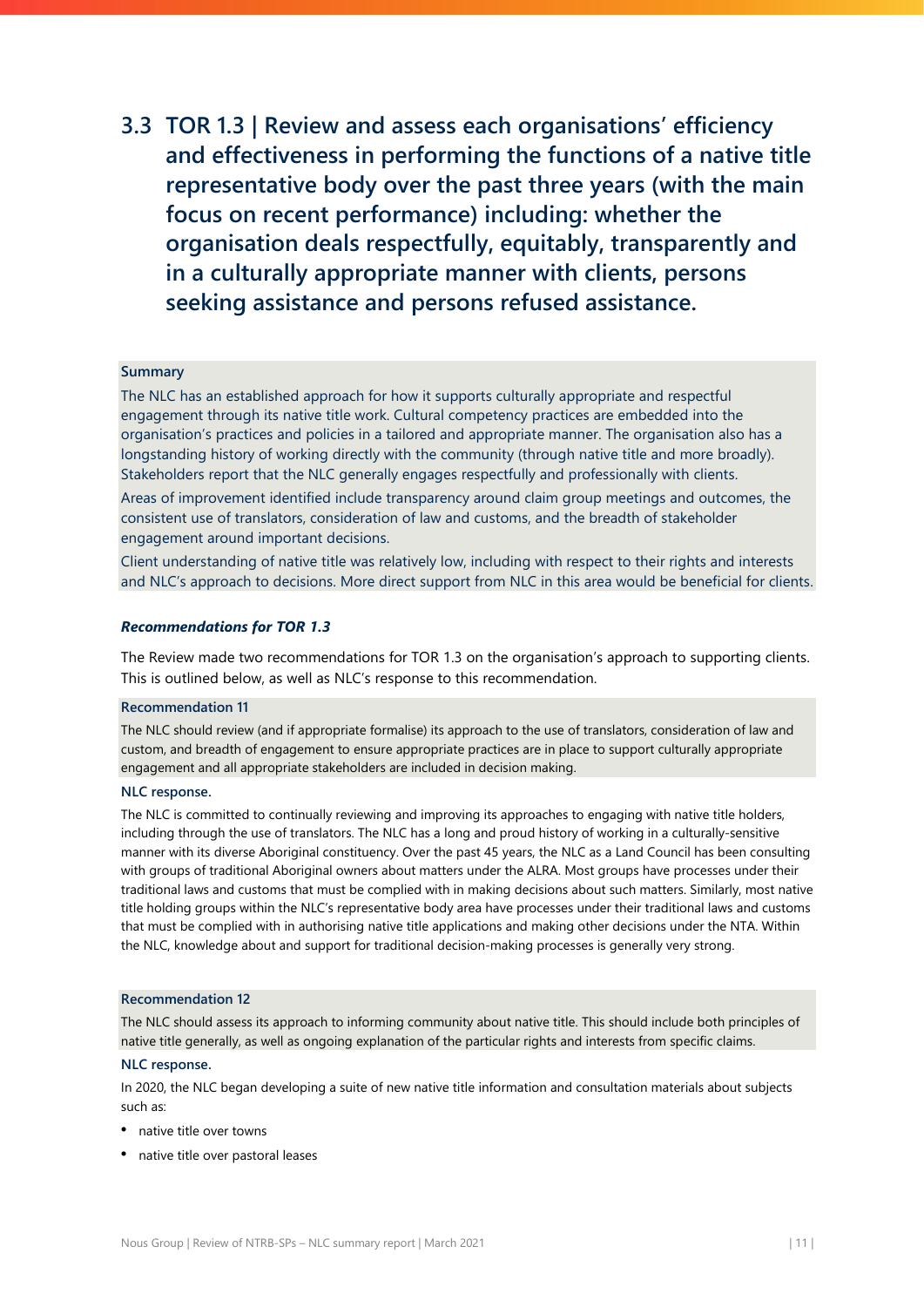- prescribed bodies corporate
- future act processes
- mineral and petroleum exploration and extraction.

The NLC intends to have materials recorded and translated into relevant Aboriginal languages and make them available on the NLC website.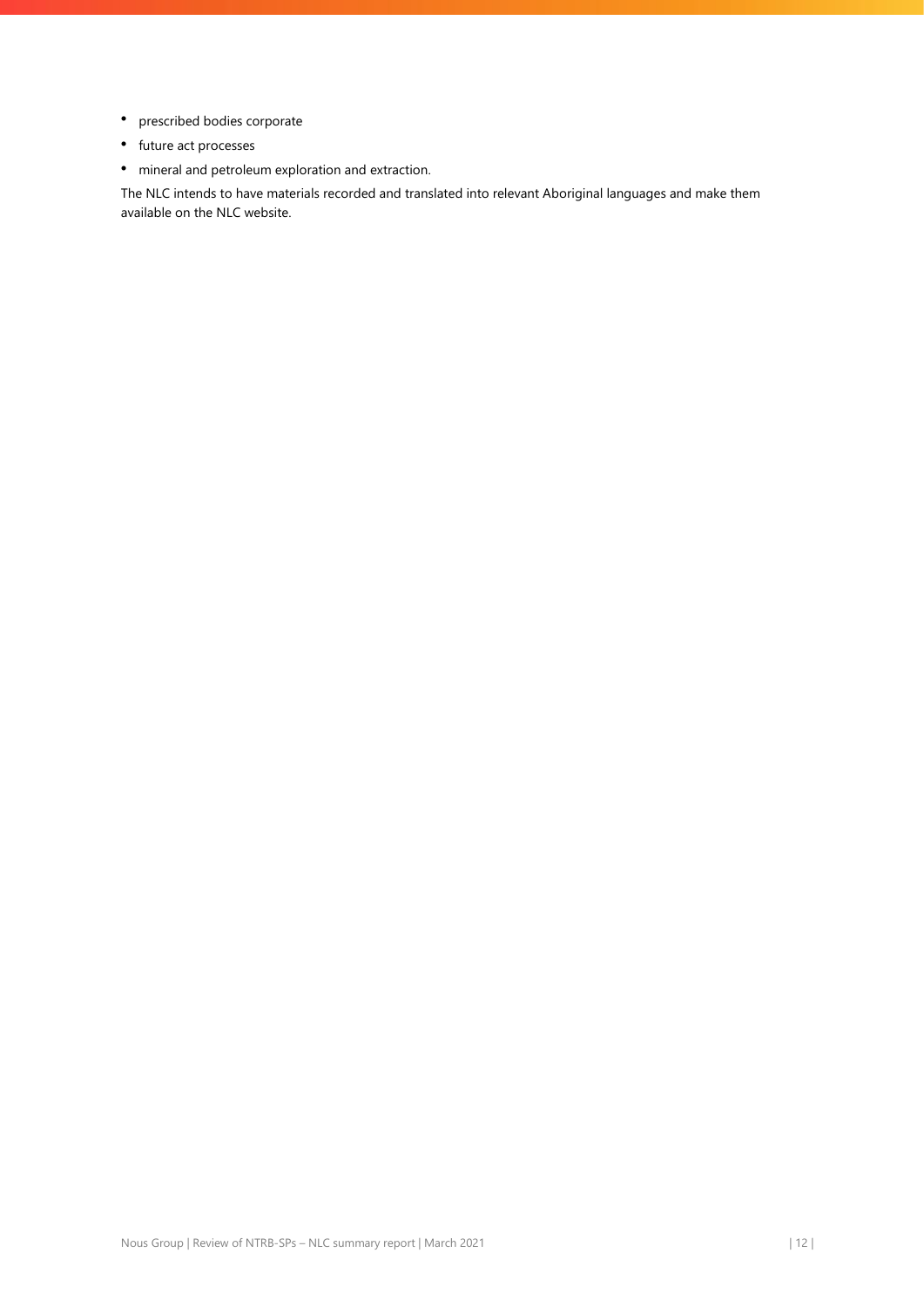### **3.4 TOR 2 | Review and assess each organisation's cost effectiveness in performing the functions of a native title representative body, including the key cost drivers for each organisation.**

#### **Summary**

There are three primary drivers of cost for the NLC – staff costs, consulting costs and costs for claim group meetings. Actions have been implemented by NLC to deliver cost-savings in the delivery of native title functions across these areas – in particular, to deliver claim group meetings in a more cost-effective manner.

The delivery of other functions creates efficiencies for native title funding, with relatively low allocation of management and corporate costs to native title funding. NLC's use of external consultants is very high when compared to other NTRB-SPs over the Review period, in part reflecting the significant focus on litigated matters. There may, however, be opportunities to re-balance this.

The fixed factors that drive costs for the NLC are its vast geography and the proportion of remote land in its RATSIB area necessitating high travel costs. These may decline if regional offices are further developed.

#### *No recommendations were made for TOR 2*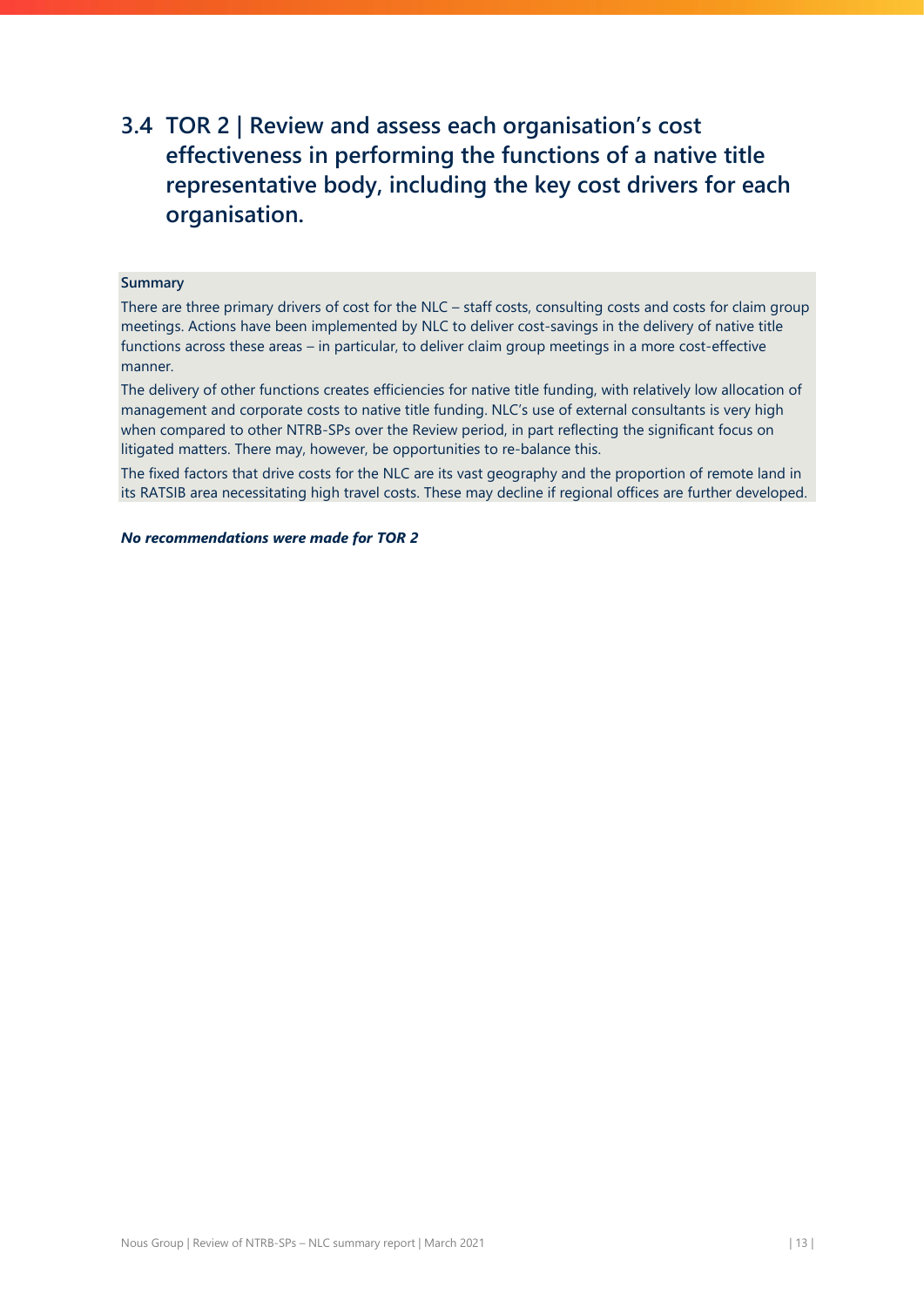### **3.5 TOR 3 | Review and assess each organisation's strategies for driving and tracking its achievement against key performance indicators in its funding agreement with the NIAA.**

#### **Summary**

In line with NIAA requirements, the NLC reports on progress against agreed milestones. While NLC generally meets these reporting requirements, it has not submitted all reporting to NIAA on time during the Review period.

The NLC does not use other approaches to monitor the performance of its native title functions; however, staff have acknowledged that there may be opportunities to better track and monitor native title performance going forward.

#### *Recommendations for TOR 3*

The Review made one recommendation for TOR 3 on the organisation's monitoring of key performance indicators. This outlined below, as well as NLC's response to this recommendation.

#### **Recommendation 13**

NLC should develop an approach to more effectively and appropriately monitor its performance in delivering native title functions under the NTA. This should support reporting to Executive Council, Full Council and senior management, and feed into a continuous quality improvement approach.

#### **NLC response.**

The NLC is currently updating its approach to internal monitoring of and reporting on performance of native title functions under the NTA. This updated approach will involve:

- significantly increasing education within the NLC about the NTA and the NLC's native title functions
- ongoing, regular reporting to the NLC Full Council, Executive Council and senior staff regarding the NLC's performance of its native title functions
- improving levels of support for strategic decision-making by the NLC Full Council, Executive Council and senior staff
- integrating and automating milestone reporting to NIAA on milestones
- measuring progression towards broader strategic objectives of the organisation
- incorporating client feedback in assessment of performance
- using reporting and performance-monitoring mechanisms to continuously inform and improve the NLC's performance of its functions and delivery of native title outcomes for clients.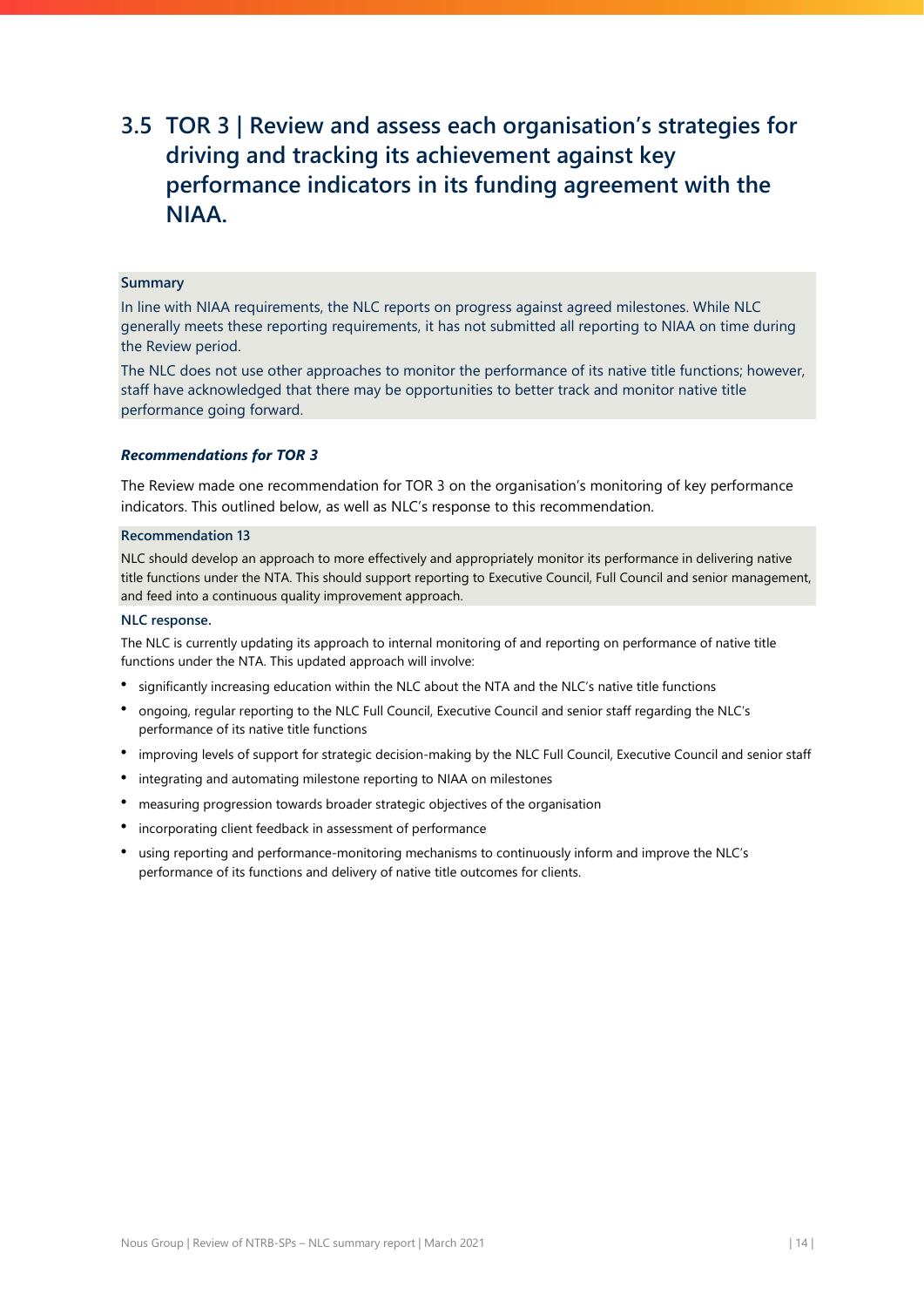**3.6 TOR 4 | Review and assess the extent to which each organisation's governance structures and organisational policies and practices support efficient and effective project delivery including: the breakdown of responsibilities between the organisation's Board, Chairperson, Chief Executive Officer and senior staff; its financial management; the standard to which it manages and resolves any conflicts of interest; the standard to which it manages and resolves any complaints.**

#### **Summary**

The NLC is a corporate Commonwealth entity under the *Public Governance, Performance and Accountability Act 2013* (PGPA), and as a result the NLC's Chair and the CEO are the accountable authority who must work together to manage the NLC's obligations and duties, including performance of its native title functions. Both the Executive Council and Council represent the whole region for a wide range of functions and had limited involvement in native title matters during the Review period. More recently, there are signs that the Executive Council is taking a more active role.

Responsibility for delivery of the native title functions is distributed across different parts of the organisation, but primarily sits with the native title legal team. Recent structural changes have improved the effectiveness of delivery of native title functions, however, there is still some unclear responsibility for future acts and post-determination support. NLC has also put in place a specialised legal practice model, although recruitment challenges have meant this has not yet been fully implemented.

Financial management of NLC's native title functions is embedded within the organisation's broader financial management responsibilities and appears appropriate. Conflict of interest processes are also appropriate and have been implemented at a claims level during the Review period due to competing claims.

The NLC had a formal External Complaints Policy in place during the Review period, however, has since developed a new draft policy: there is limited understanding from clients on how to make a complaint. There are opportunities to formalise and finalise key organisational policies to ensure consistent decisionmaking and implementation across various areas of NLC's work.

#### *Recommendations for TOR 4*

The Review made one recommendation for TOR 4 relating to organisational governance structures, policies and practices. This is outlined below, as well as NLC's response to this recommendation.

#### **Recommendation 14**

The NLC develop, document and implement a formal decision making and escalation process to sit beneath the CEO's delegations and outline clear responsibilities for each level of management.

#### **NLC response.**

As stated in response to Recommendation 8, the NLC will develop a workflow document that clearly identifies the roles and responsibilities of governing committees and relevant staff members in the making and implementation of native title decisions.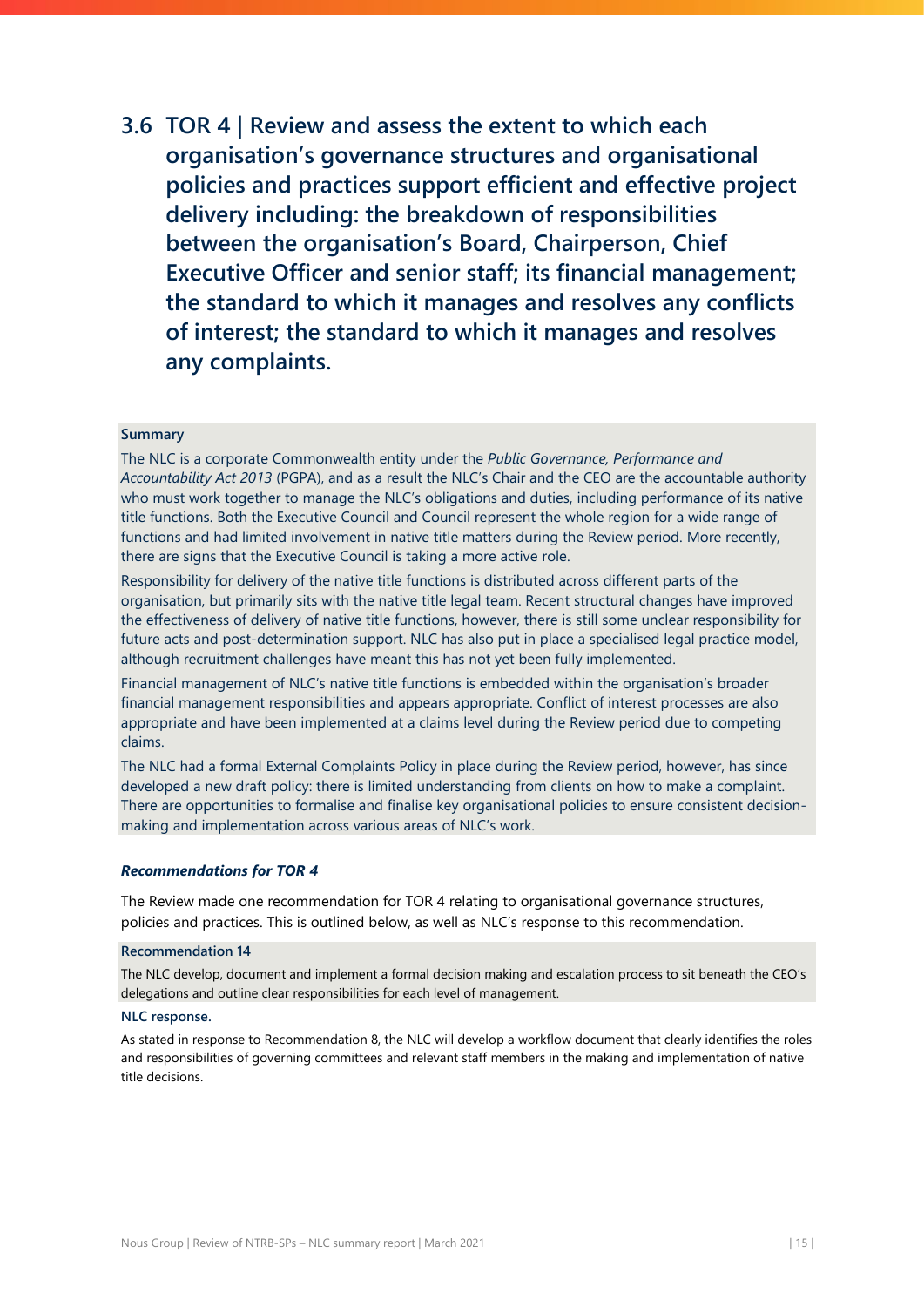### **3.7 TOR 5 | Review and assess each organisation's strategies for and progress in developing self-sufficient PBCs, so PBCs have appropriate capacity and capability to manage their own responsibilities and aspirations.**

#### **Summary**

The NLC operates a single PBC for all native title holders in its RATSIB area known as the TED PBC. This entity performs the administrative functions required under the NTA for all determined claims at no charge to native title holders. The intention of this is to eliminate the administrative burden for native title holders, many of whom may not have the knowledge and skills to operate a compliant PBC. Most external stakeholders support this approach as appropriate.

The NLC reports that it informs claimants as they approach determination dates of a range of options to fulfil their obligations under the NTA; however, to date no independent PBC has been stood up at determination stage. During the Review period, the NLC has worked with two groups to establish Aboriginal Corporations through the ORIC legislation and it is intended that these will become PBCs. At present, funds generated through ILUAs are paid to the NLC. NLC report that they are encouraging interest holders to develop alternative payment mechanisms. This is an important step in realising the NTA goal of fostering independence.

Most clients contacted by the Review did not have a strong understanding of the functioning of a PBC and native title holders' legal obligations. Many reported that they had had no contact from the NLC since their determination.

The NLC does not have a systematic or proactive approach to working with native title holders to assess and, where appropriate, develop further capability towards independence. NLC reports that groups are supported by NLC lawyers where they have clear ideas for development. The corollary of this is that those groups without articulated plans receive no support to consider their options and embark on further development if appropriate. The strategy of employing future acts lawyers and anthropologists is unlikely to address this deficit as it is still reactive rather than proactive.

Targeted changes could support an improved approach to supporting native title holders following claim determination. This includes the establishment of a service model to ensure a consistent approach to supporting clients. While self-sufficiency is unlikely to be viable for all native title holder groups, the NLC should more actively consider opportunities for native title holders to transition to self-sufficiency (including through the establishment of a standalone PBC) where appropriate.

#### *Recommendations for TOR 5*

The Review made two recommendations for TOR 5 on its PBC support model. This is outlined below, as well as NLC's response to this recommendation.

#### **Recommendation 15**

The NLC should establish a service model for how it will support native title holders following their determinations. The service model should consider opportunities to better support clients' transition from a claim matter to post determination.

#### **NLC response.**

The NLC recognises that, across Australia, the role of NTRBs is evolving with the ongoing growth in the numbers of determined native title claims and appointed PBCs. The NLC is committed to developing and delivering capacity development services to support native title holders in the post-determination environment, whether they nominate the TED PBC or a stand-alone PBC to be their RNTBC. Those services include supporting native title holders to:

- develop and maintain sound corporate governance skills and systems
- make informed native title decisions
- strategically pursue cultural, economic and social goals and aspirations.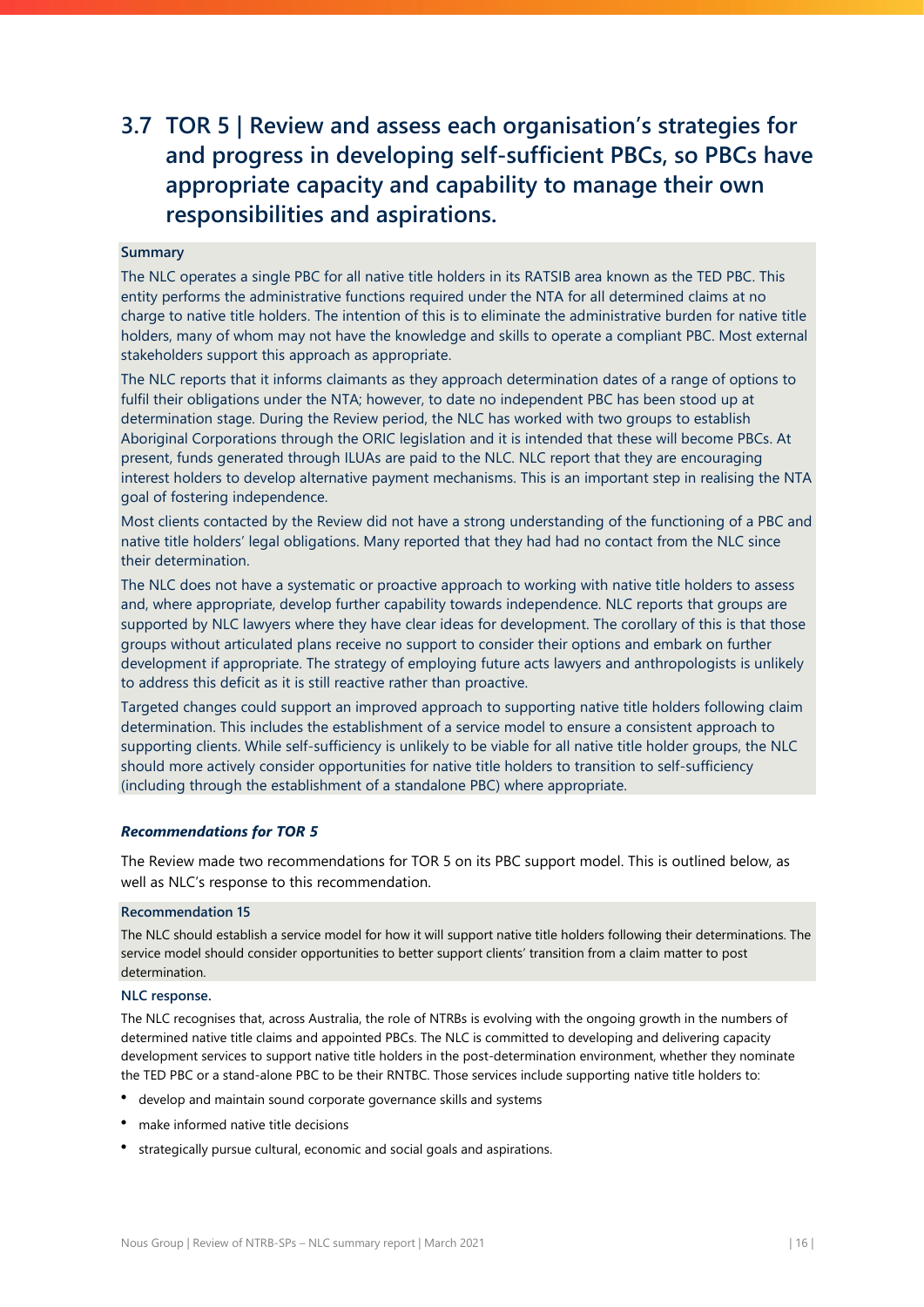#### **Recommendation 16**

Ensure the NLC has appropriate structures and staff with the required skill sets and experience to implement the service model.

#### **NLC response.**

Drawing on advice from other NTRBs, and having regard its experience in administering the ALRA, the NLC is exploring appropriate structures to deliver services to native title holders consistent with its commitment to post-determination capacity development as set out in response to Recommendation 15.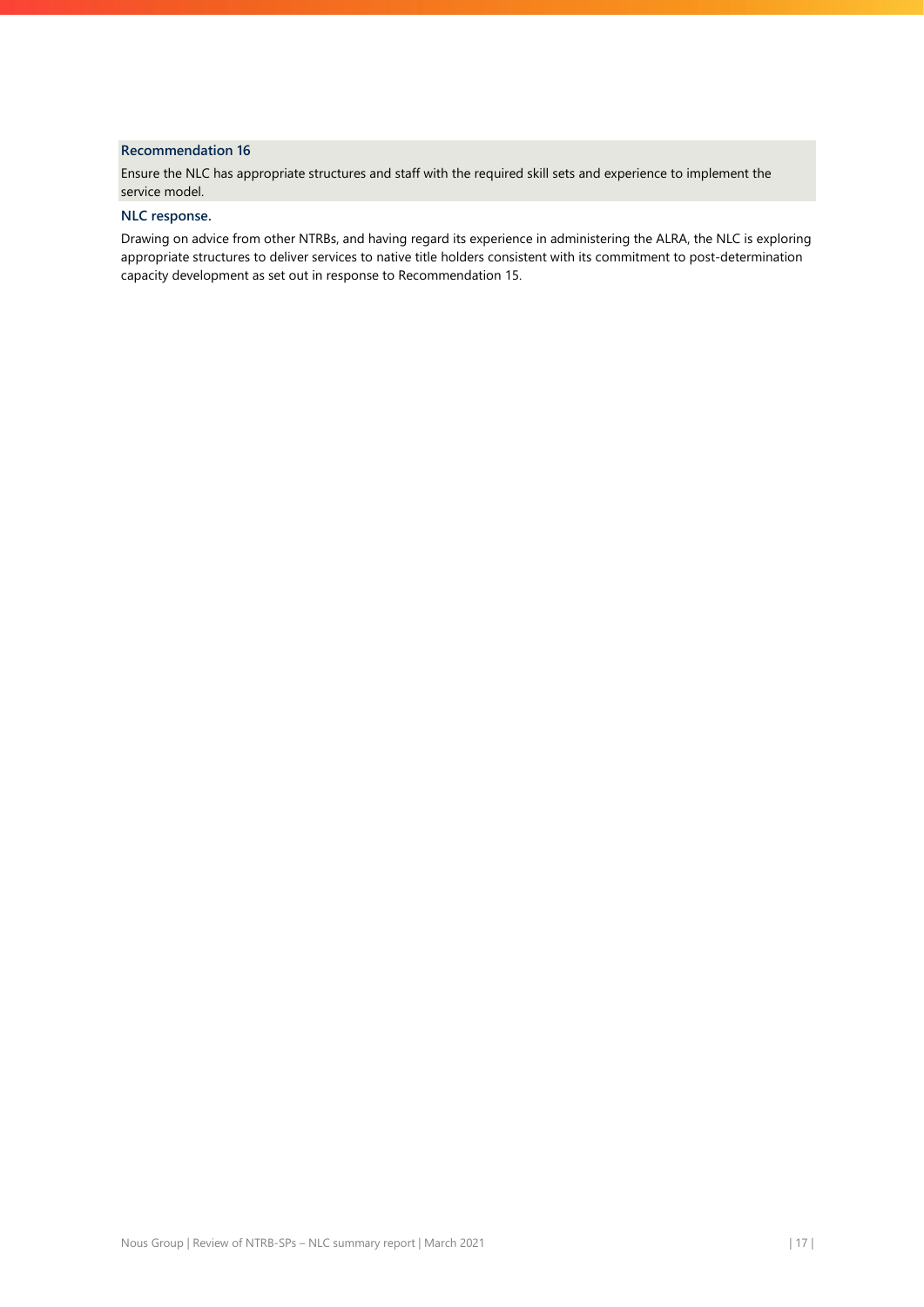### **3.8 TOR 6 | Review and assess the adequacy of each organisation's strategic planning for a post determination environment.**

#### **Summary**

The NLC's planning for post-determination is immature, with no formal strategy in place for the organisation's role in a post-determination environment and no clear responsibility within the organisation for strategic planning for the native title function. Consideration of this should be included in the NLC's broader future strategic planning activities.

There is also no clear process in place to monitor and assess the maturity of claims.

Conversely, as discussed in TOR 1.1, the NLC is well progressed in developing and leading successful compensation claims.

#### *Recommendations for TOR 6*

The Review made one recommendation for TOR 6 on the organisation's strategic planning. This is outlined below, as well as NLC's response to this recommendation.

#### **Recommendation 17**

The NLC should ensure that future strategic planning activities actively consider the role (or a set of potential roles) that the NLC will play in a native title post-determination environment.

#### **NLC response.**

As stated in response to Recommendations 15 and 16, the NLC is committed to exploring appropriate structures to deliver advice and resources to assist native title holders with post-determination planning, capacity building and community development.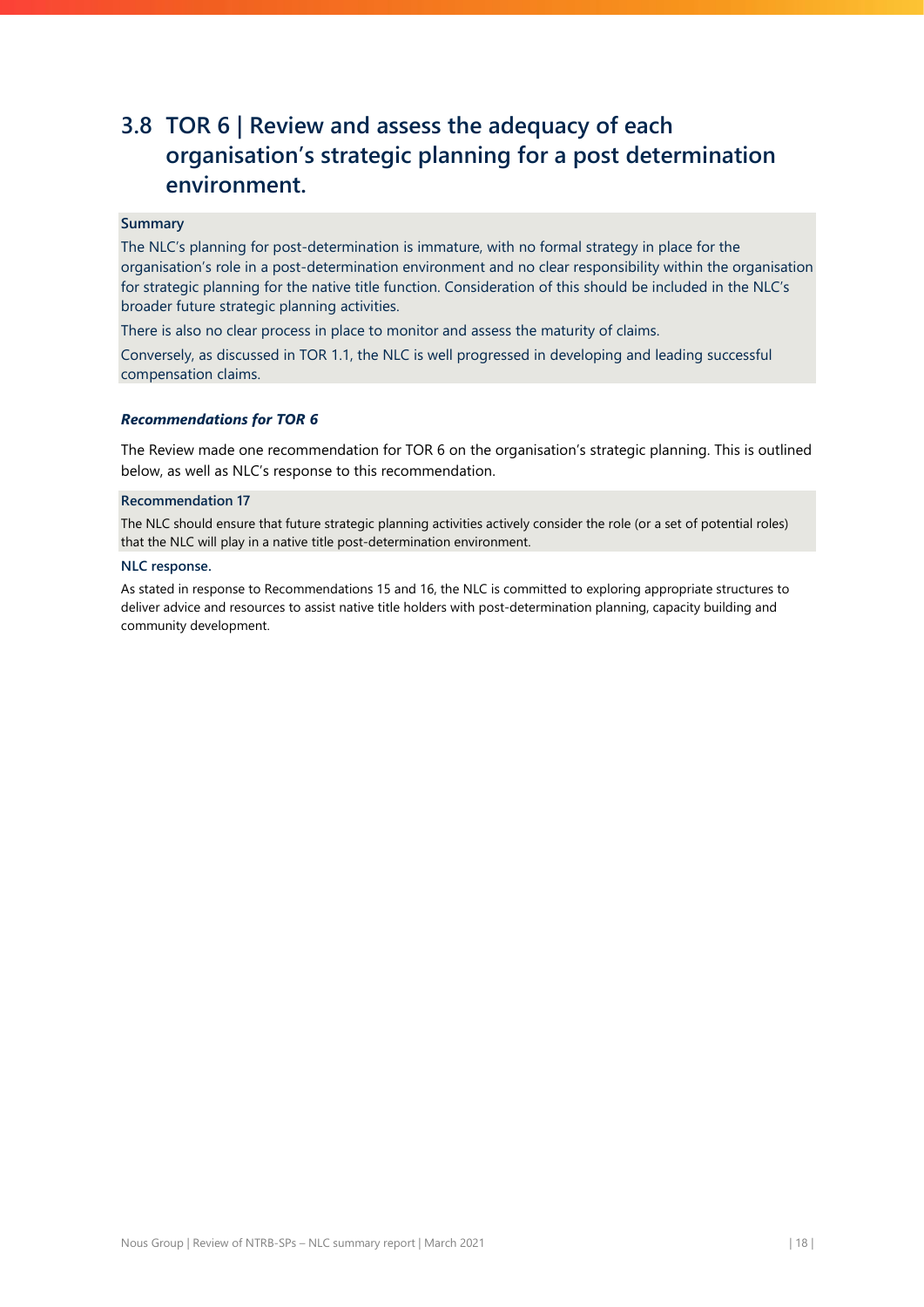## <span id="page-19-0"></span>**Appendix A Terms of Reference**

- 1. Review and assess each organisations' efficiency and effectiveness in performing the functions of a native title representative body over the past three years (with the main focus on recent performance) including:
- native title claim outcomes achieved for clients
- whether the organisation's assessment and prioritisation of applications are equitable, transparent and robust
- whether the organisation deals respectfully, equitably, transparently and in a culturally appropriate manner with clients, persons seeking assistance and persons refused assistance.
- 2. Review and assess each organisation's cost effectiveness in performing the functions of a native title representative body, including the key cost drivers for each organisation.
- 3. Review and assess each organisation's strategies for driving and tracking its achievement against key performance indicators in its funding agreement with the NIAA.
- 4. Review and assess the extent to which each organisation's governance structures and organisational policies and practices support efficient and effective project delivery including:
- The breakdown of responsibilities between the organisation's Board, Chairperson, Chief Executive Officer and senior staff.
- its financial management.
- the standard to which it manages and resolves any conflicts of interest.
- the standard to which it manages and resolves any complaints.
- 5. Review and assess each organisation's strategies for and progress in developing self-sufficient PBCs, so PBCs have appropriate capacity and capability to manage their own responsibilities and aspirations.
- 6. Review and assess the adequacy of each organisation's strategic planning for a post determination environment.
- 7. Examine and report on other relevant issues as identified by the NIAA or in the course of the review, which may be specific to particular organisations.
- 8. Develop a meaningful set of benchmarks to assess individual and comparative efficiency and effectiveness of organisations.
- 9. Provide written draft and final reports to the NIAA on the work undertaken for each review and the review findings, making recommendations on what changes, if any, each organisation could make to improve its efficiency and effectiveness. There will be an overarching comparative report and five individual reports.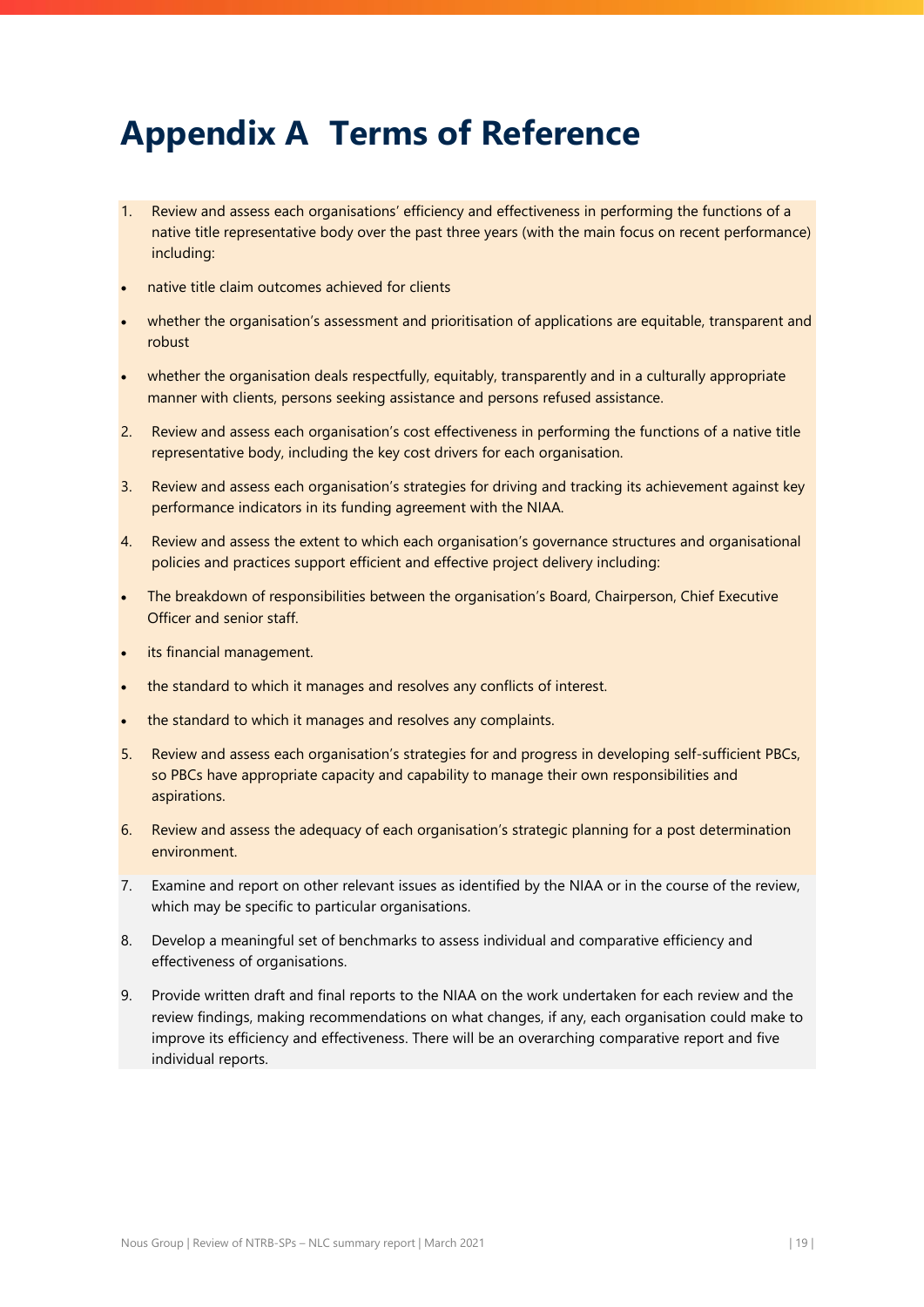## <span id="page-20-0"></span>**Appendix B NTRB-SPs under review**

A total of 14 NTRB-SPs were reviewed in three tranches using the same methodology and approach. For each Review tranche, a three-year period was in scope for the review – as presented in [Table 1.](#page-20-1) The efficiency and effectiveness of each NTRB-SP was assessed, and a performance report was prepared for each.

#### <span id="page-20-1"></span>**Table 1 | NTRB-SPs review tranches**

| <b>Tranche</b>      | <b>NTRB-SP under review</b>                        | Scope of review       | Timing review conducted                      |
|---------------------|----------------------------------------------------|-----------------------|----------------------------------------------|
|                     | <b>Central Desert Native Title Services</b>        |                       | July 2014 - June 2017 June 2017 - March 2018 |
|                     | First Nations Legal and Research Services          |                       |                                              |
| Tranche 1<br>(2017) | Goldfields Land and Sea Council                    |                       |                                              |
|                     | Native Title Services Corporation                  |                       |                                              |
|                     | <b>Oueensland South Native Title Services</b>      |                       |                                              |
|                     | Cape York Land Council                             | July 2015 - June 2018 | September 2018 - April 2019                  |
|                     | Carpentaria Land Council Aboriginal<br>Corporation |                       |                                              |
| Tranche 2           | Kimberly Land Council                              |                       |                                              |
| (2018)              | North Queensland Land Council                      |                       |                                              |
|                     | South Australia Native Title Services              |                       |                                              |
|                     | Yamatji Marlpa Aboriginal Corporation              |                       |                                              |
|                     | Central Land Council                               |                       | January 2020 - July 2020                     |
| Tranche 3<br>(2020) | <b>Northern Land Council</b>                       | July 2016 - June 2019 |                                              |
|                     | Torres Strait Regional Authority                   | July 2016 - June 2019 | October 2020 - March 2021                    |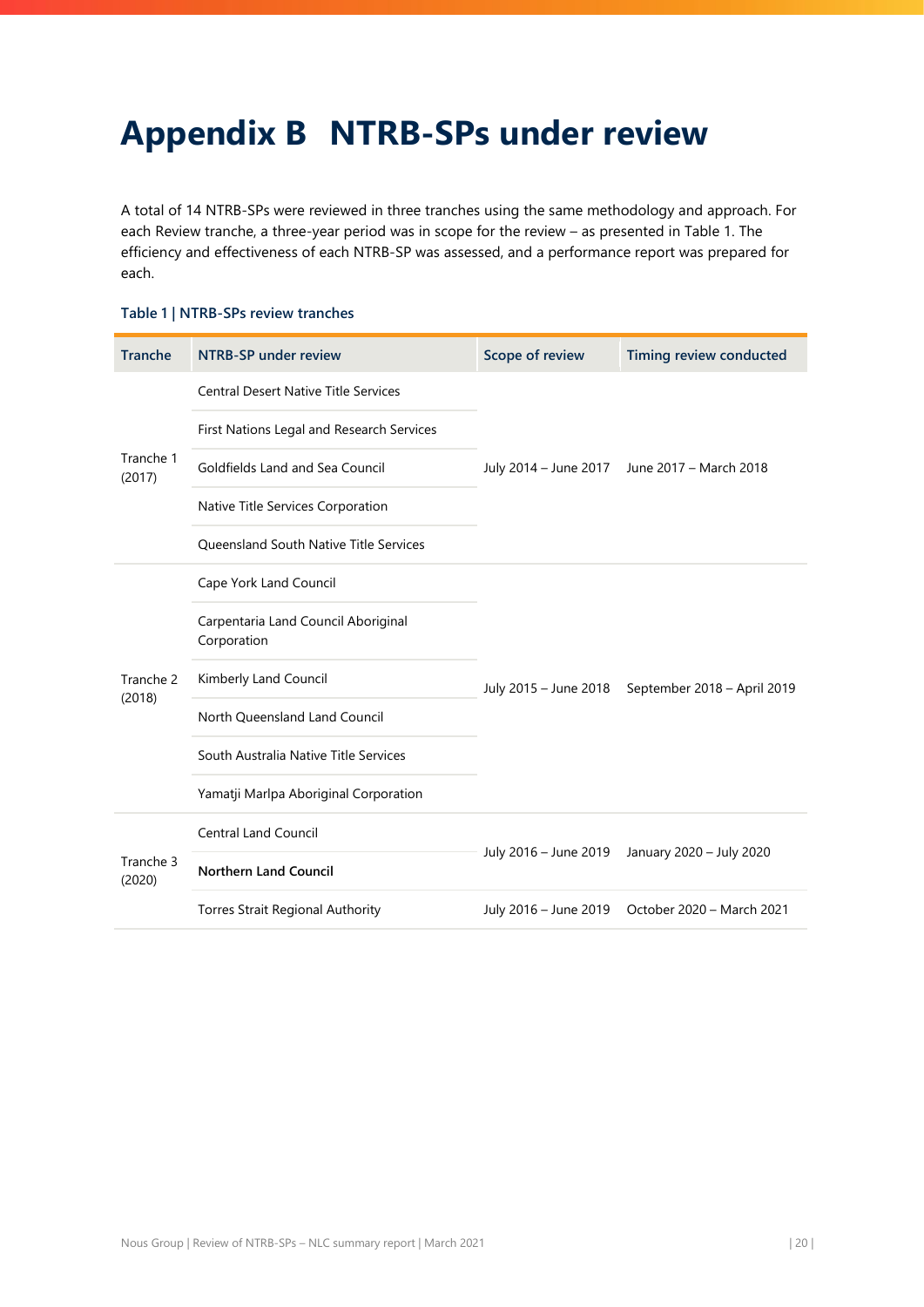## <span id="page-21-0"></span>**Appendix C Stakeholders consulted**

The Review consulted with over 40 stakeholders in relation to NLC's performance.

Stakeholder groups included:

- clients who have been represented by NLC (including native title holders)
- the Federal Court of Australia
- the NNTT
- representatives of the NT Government
- NLC contractors, including:
	- barristers
	- anthropologists
- NLC Council Members
- NLC staff.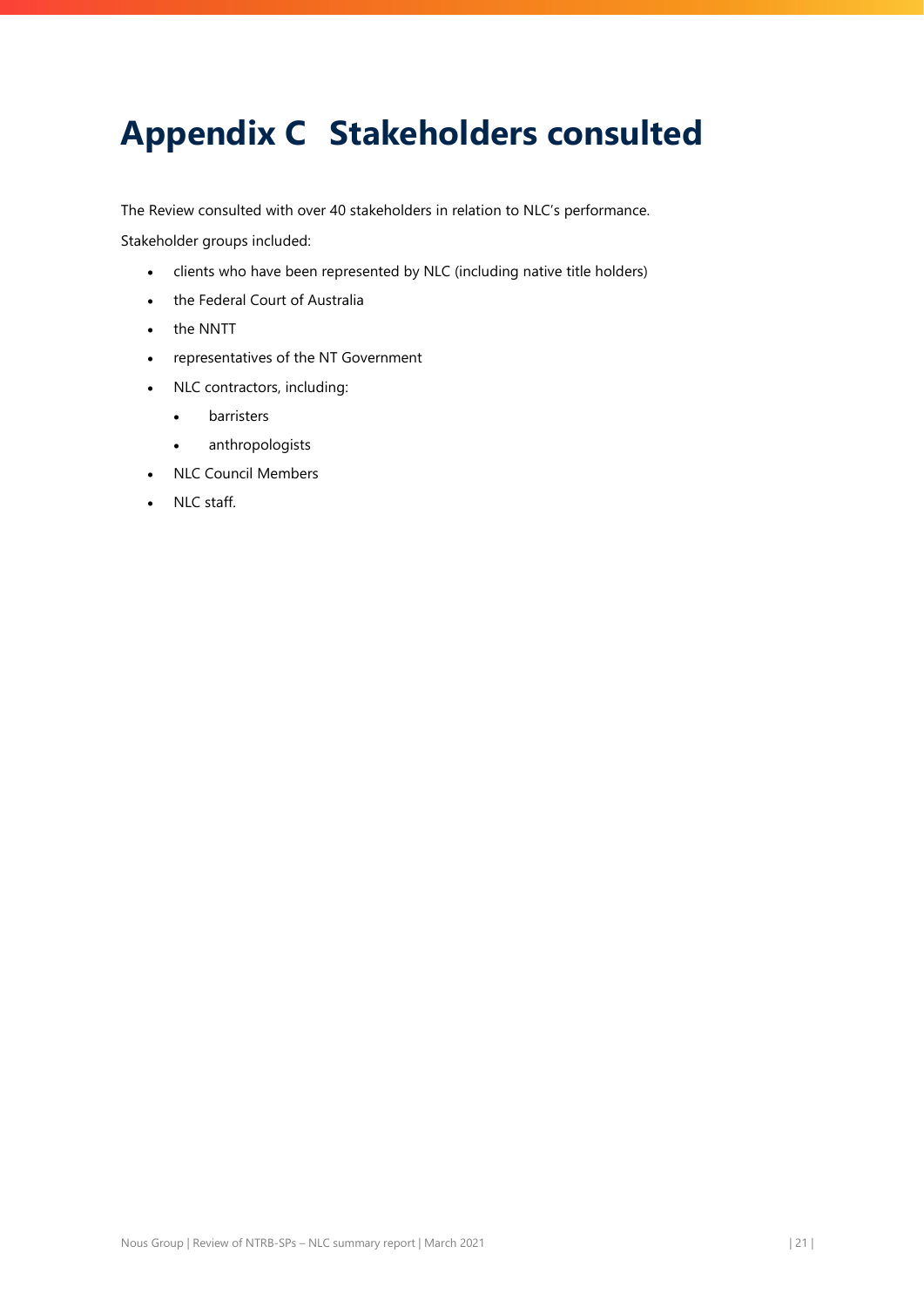## <span id="page-22-0"></span>**Appendix D Methodology**

Nous designed the methodology to assess NTRB-SP performance against the TORs. The method combines qualitative and quantitative performance to account for the unique context within with each NTRB-SP operates. Given the complexity of measuring performance across different NTRB-SPs, the approach involved six steps to ensure that assessment provided a fair and complete picture of current performance for each NTRB-SP:

- 1. Develop performance and attribution indicators for each TOR.
- 2. Collect data through desktop research and consultations.
- 3. Assess efficiency and effectiveness against each TOR.
- 4. Develop individual NTRB-SP Performance Assessment Reports.
- 5. Review NTRB-SP feedback on Performance Assessment Report.
- 6. Create NTRB-SP Comparative Performance Report.

Qualitative and quantitative performance indicators and attribution factors were developed to assess each TOR. Quantitative indicators were integrated into the qualitative examination of performance to ensure the correct inferences were drawn from quantitative metrics. The quantitative performance indicators and attribution factors were selected from a draft list of more than 120 performance and attribution indicators on the basis that they provide good coverage of quantitative indicators for each TOR category. The qualitative performance indicators and attribution factors guided the qualitative data collection. While some qualitative indicators that were selected are capable of being quantified, they cannot be quantified in a meaningful way for comparative performance purposes. For example, while ILUAs can be an effective tool in delivering native title outcomes there are circumstances in which they may not be the best tool. Complaints received by the NIAA and/or each NTRB-SP formed one part of the material considered in the review where it concerned: NTRB-SP activity since 2014, the efficiency and effectiveness with which the NTRB-SP has conducted its business, or the transparency and respectfulness of the relationships the NTRB-SP maintained with its clients, potential clients or persons refused assistance. Both the relevant elements of the complaint, and the way in which the NTRB-SP responded were considered.

The data and information underpinning the assessment of each NTRB-SPs' performance was sourced through five channels; desktop research, preliminary discussions with the NTRB-SPs, two rounds of stakeholder interviews and a qualitative survey. These provided an opportunity for stakeholders to contribute to the development process at different points; with the intention being to generate buy-in and encourage the development of indicators which were applicable and meaningful across the contexts of different NTRB-SPs.

The output from the process included individual NTRB-SP Performance Assessment Reports ('Assessment Reports') along with a separate NTRB-SP Comparative Performance Report ('Comparative Report'). The Assessment Reports provided a standardised framework to understand the context and performance of each NTRB-SP; the Comparative Report brings together the findings of each Assessment Report by TOR and discusses the key drivers of performance.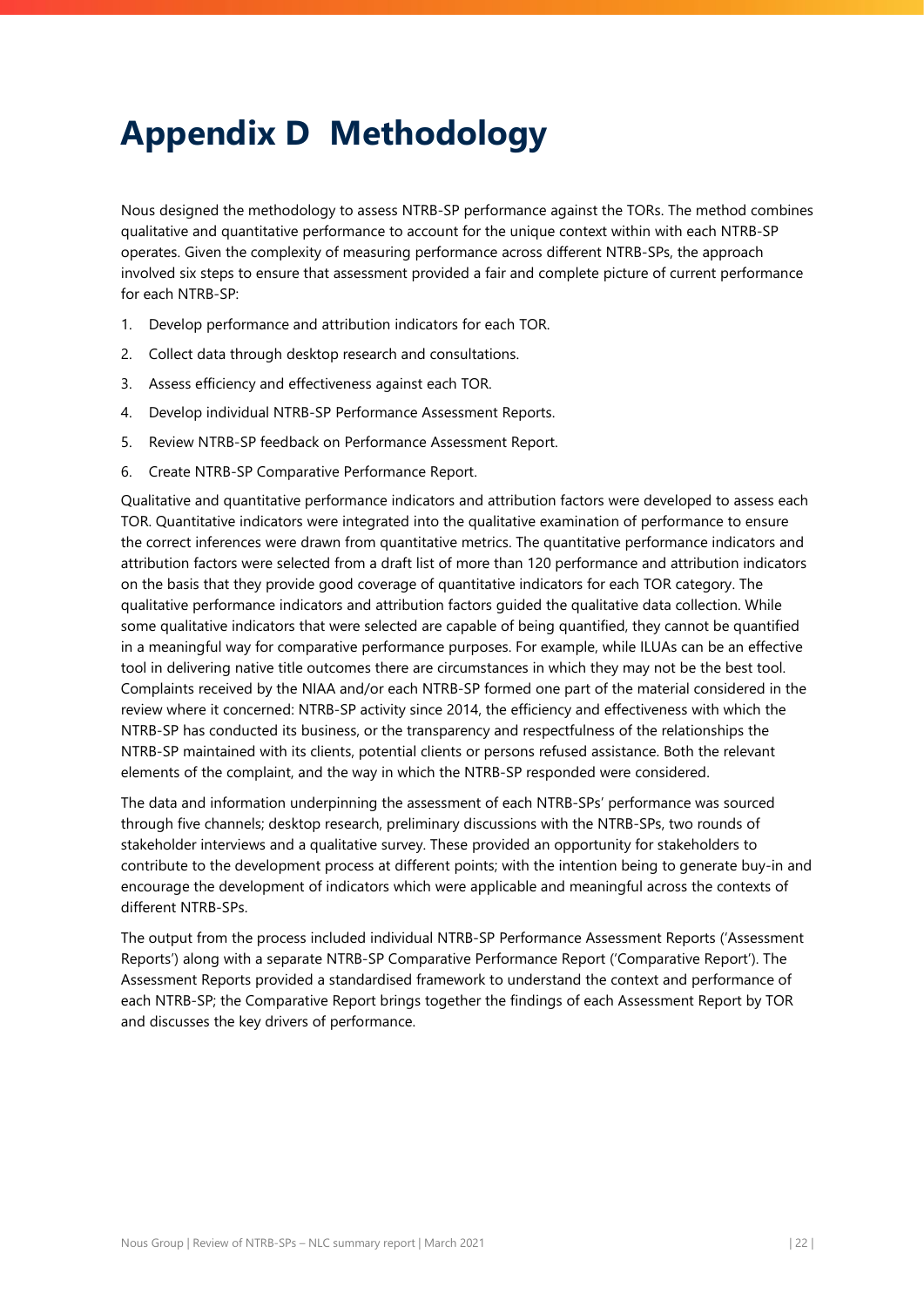## <span id="page-23-0"></span>**Appendix E Glossary**

Throughout this document, the following terms have the meaning prescribed in [Table 2.](#page-23-1)

#### <span id="page-23-1"></span>**Table 2 | Glossary**

| Term                                                                                         | <b>Meaning</b>                                                                                                                                                                                                                                                                                                                                                                                                                                                                                    |
|----------------------------------------------------------------------------------------------|---------------------------------------------------------------------------------------------------------------------------------------------------------------------------------------------------------------------------------------------------------------------------------------------------------------------------------------------------------------------------------------------------------------------------------------------------------------------------------------------------|
| Aboriginals Benefit Account<br>(ABA)                                                         | The Aboriginals Benefit Account is legislated under Part VI of the Aboriginal Land<br>Rights (Northern Territory) Act 1976 (ALRA). The Aboriginals Benefit Account receives<br>and distributes monies generated from mining on Aboriginal land in the Northern<br>Territory. Payments into the Aboriginals Benefit Account are based on royalty<br>equivalents which are determined by the estimated value of the statutory royalty<br>payments. The Aboriginals Benefit Account is public money. |
| <b>Aboriginal Land Rights</b><br>(Northern Territory) Act<br>1976 (ALRA)                     | The first attempt by an Australian Government to legally recognise the Aboriginal<br>system of land ownership and put into law the concept of inalienable freehold title.<br>The Aboriginal Land Rights (Northern Territory) Act 1976 only has jurisdiction in the<br>Northern Territory, and as such, co-exists with the Native Title Act 1993 (Cth).                                                                                                                                            |
| Applicant                                                                                    | Any person or persons who have been authorised as the selected representative(s) of<br>a native title claim group in native title or determination proceedings.                                                                                                                                                                                                                                                                                                                                   |
| Client                                                                                       | Any individual or group being provided assistance by an NTRB-SP (including<br>assistance with claims, research and/or PBC support).                                                                                                                                                                                                                                                                                                                                                               |
| Connection evidence                                                                          | Evidence to establish connection of the native title group to the area over which they<br>have lodged a claim. This evidence must demonstrate that the group have continued<br>to observe and acknowledge, in a substantially uninterrupted way, the traditional laws<br>and customs that give rise to their connection with the claim area, from the time of<br>the proclamation of sovereignty to the present day.                                                                              |
| Corporations (Aboriginal<br>and Torres Strait Islander)<br>Act 2006 (Cth) (the CATSI<br>Act) | The Corporations (Aboriginal and Torres Strait Islander) Act 2006 (Cth) is the law that<br>establishes the role of the Registrar of Indigenous Corporations and enables<br>Aboriginal and Torres Strait Islander groups to form Aboriginal and Torres Strait<br>Islander corporations.                                                                                                                                                                                                            |
| Determination                                                                                | A decision by the Federal or High Court of Australia. A determination is made either<br>when parties have reached an agreement after mediation (consent determination) or<br>following a trial process (litigated determination).                                                                                                                                                                                                                                                                 |
| Extinguishment                                                                               | Occurs over a defined area when Australian law does not recognise the existence of<br>native title rights and interests because of legislation or common law precedent.<br>Extinguishment can be whole or partial.                                                                                                                                                                                                                                                                                |
| Future act                                                                                   | A legislative or non-legislative act in relation to land or waters that may impact on the<br>ability of native title holders to exercise native title rights; either through<br>extinguishment or creating interests that are wholly or partly inconsistent with the<br>continued existence of native title.                                                                                                                                                                                      |
| Indigenous Land Use<br>Agreement (ILUA)                                                      | A voluntary, legally binding agreement governing the use and management of land or<br>waters over which native title exists or might exists. The conditions of each Indigenous                                                                                                                                                                                                                                                                                                                    |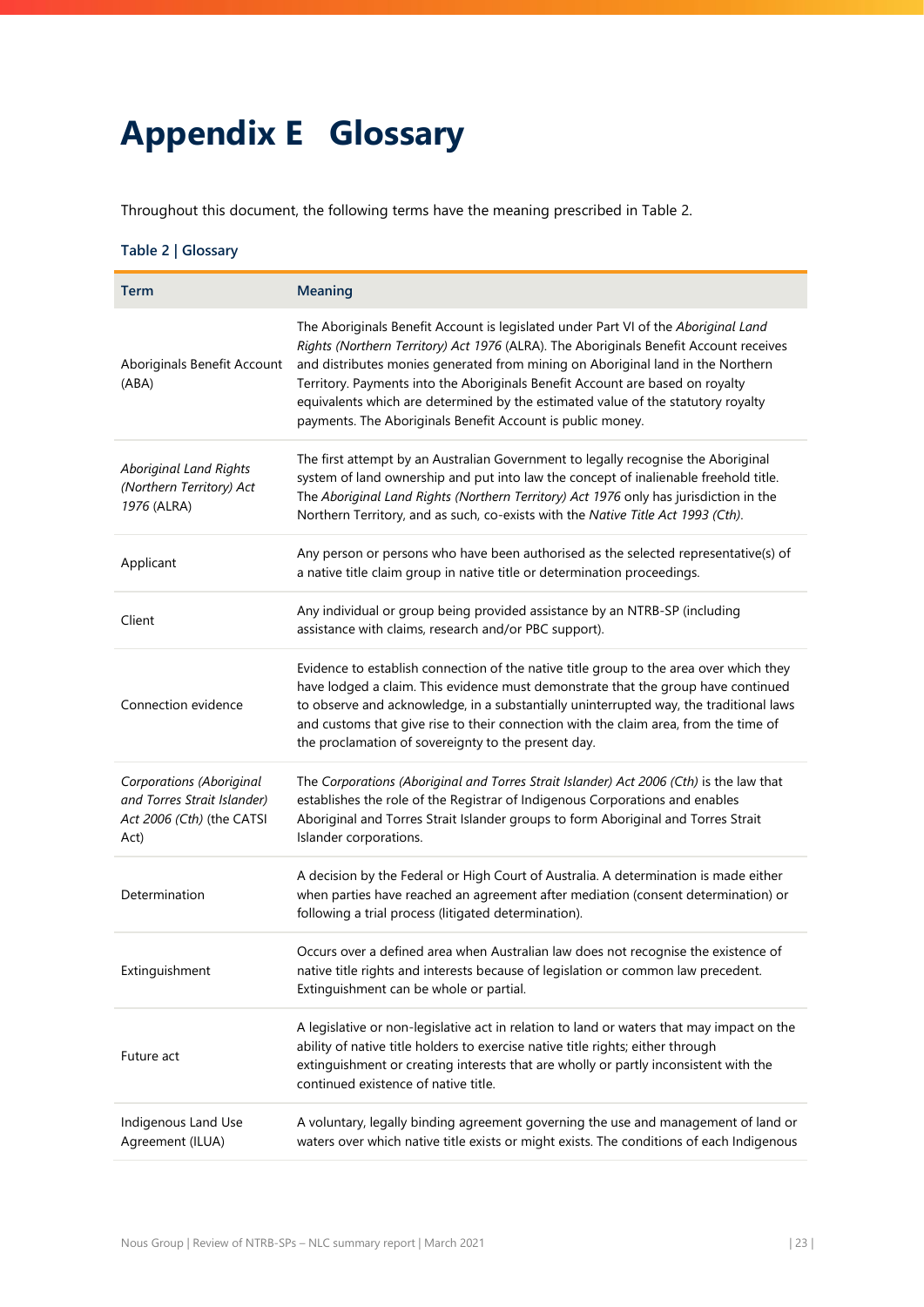| Term                                                                  | <b>Meaning</b>                                                                                                                                                                                                                                                                                                                |
|-----------------------------------------------------------------------|-------------------------------------------------------------------------------------------------------------------------------------------------------------------------------------------------------------------------------------------------------------------------------------------------------------------------------|
|                                                                       | Land Use Agreement are determined by way of negotiations between native title<br>holders and other interest holders (such as a state or mining company). These<br>negotiations are often facilitated by Native Title Representative Bodies or Service<br>Providers.                                                           |
|                                                                       | An independent statutory body established under s107 of the Native Title Act 1993<br>(Cth) to assist people in resolving native title issues by:                                                                                                                                                                              |
|                                                                       | mediating between the parties of native title applications at the direction of the<br>٠<br><b>Federal Court</b>                                                                                                                                                                                                               |
| <b>National Native Title</b><br>Tribunal (NNTT)                       | acting as an arbitrator in situations where the people cannot reach agreement<br>about certain future acts                                                                                                                                                                                                                    |
|                                                                       | helping people to negotiate Indigenous Land Use Agreements.                                                                                                                                                                                                                                                                   |
|                                                                       | The National Native Title Tribunal maintains three registers relating to native title<br>applications, determinations and Indigenous Land Use Agreements. It also maintains<br>databases regarding future act matters and geospatial tools.                                                                                   |
| Native title                                                          | The communal, group or individual rights and interests of Aboriginal and Torres Strait<br>Islander people in relation to land and waters, possessed under traditional law and<br>custom, by which those people have a connection with an area which is recognised<br>under Australian law (s223 Native Title Act 1993 (Cth)). |
| Native Title Act 1993 (Cth)<br>(NTA)                                  | The Native Title Act 1993 (Cth) established the procedure for making native title claims<br>and is the primary piece of Commonwealth Government legislation allowing<br>Indigenous Australians to seek rights over land and waters arising from their original<br>ownership under traditional law and custom.                 |
| Native Title Representative<br>Body (NTRB)                            | Recognised organisations which are funded by the Australian Government to perform<br>functions to assist native title groups in a specific region, according to the provisions<br>in Part 11 of the Native Title Act 1993 (Cth).                                                                                              |
| Native Title Service Provider<br>(NTSP)                               | Organisations funded by the Australian Government to perform all or some of the<br>same functions as Native Title Representative Bodies in areas where Native Title<br>Representative Bodies have not been recognised.                                                                                                        |
| Native Title Representative<br>Body and Service Provider<br>(NTRB-SP) | The Review uses Native Title Representative Body or Service Provider to refer<br>collectively to Native Title Representative Bodies and Native Title Service Providers.<br>This term is used when referring to all organisations that deliver functions under the<br>Native Title Act 1993 (Cth).                             |
| National Indigenous<br>Australian's Agency (NIAA)                     | National Indigenous Australian's Agency is a Commonwealth Government agency who<br>is committed to improving the lives of all Aboriginal and Torres Strait Islander peoples.                                                                                                                                                  |
| Northern Land Council<br>(NLC)                                        | The Northern Land Council is an independent statutory authority of the<br>Commonwealth. It is responsible for assisting Aboriginal peoples in the Top End of the<br>Northern Territory to acquire and manage their traditional lands and seas.                                                                                |
| Non-claimant application                                              | An application made by a person, who does not claim to have native title but who<br>seeks a determination that native title does or does not exist.                                                                                                                                                                           |
| Polygon claims                                                        | Polygon claims are claims that reflect the boundaries of mineral and petroleum<br>exploration. The boundaries of polygon claims do not correlate either with the areas<br>over which native title rights and interests may exist or with the boundaries of the                                                                |